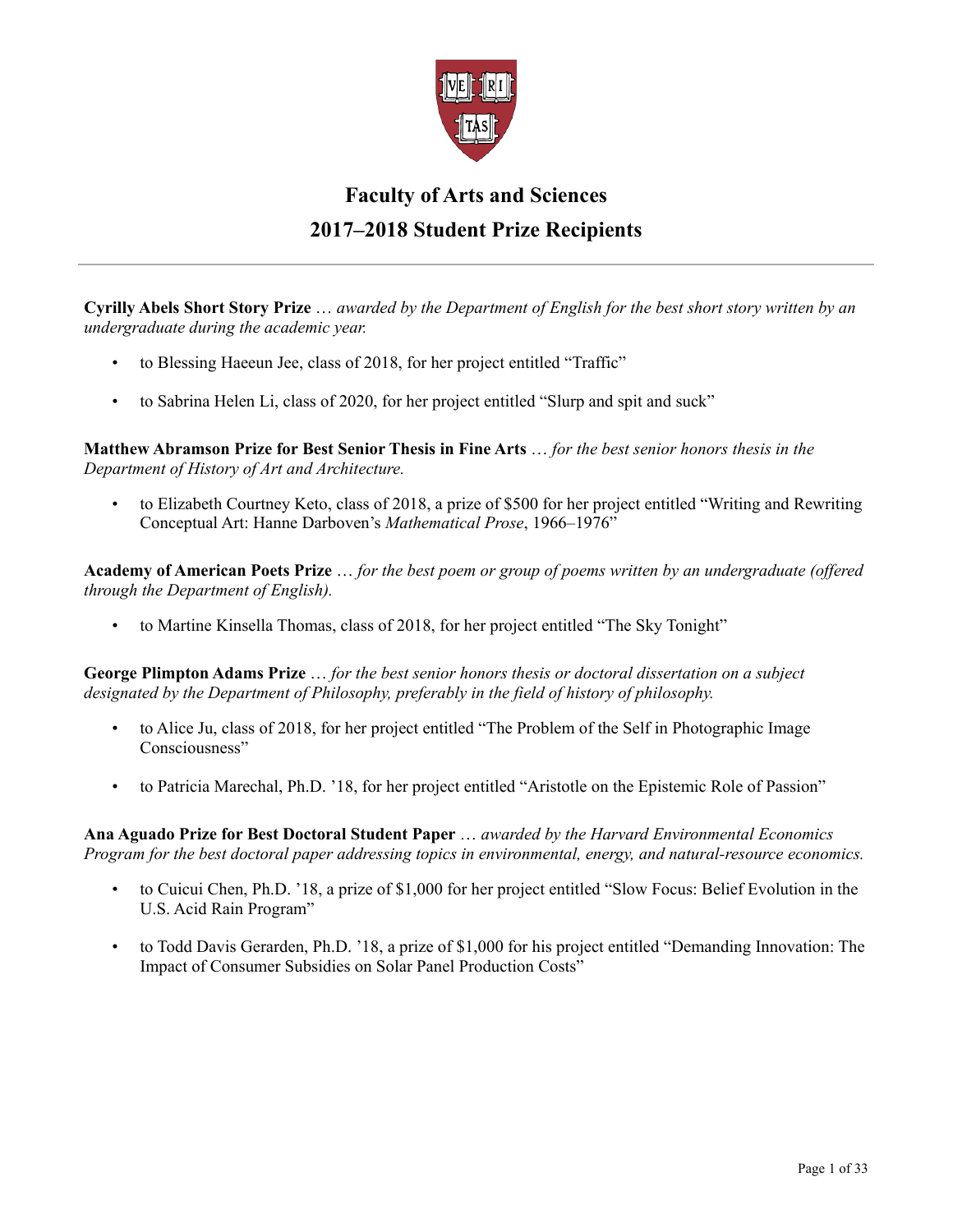**Albert Alcalay Prize** … *to the best undergraduate student enrolled in workshop studios in the Department of Art, Film, and Visual Studies.*

• to Ariana Leandra Chaivaranon, class of 2018

**Herb Alexander Award** … *to an outstanding undergraduate in the Department of Mathematics.*

• to James Emerson Hotchkiss, class of 2018

**Richard Glover Ames and Henry Russell Ames Award** … *to recognize two members of the senior class who have shown energy in helping others and who exhibit the same heroic character and inspiring leadership of the Ames brothers.*

- to Leen Al Kassab, class of 2018
- to Karely Osorio, class of 2018

**Kwame Anthony Appiah Prize** … *awarded by the Department of African and African American Studies to the graduating senior who has written the most outstanding thesis relating to the African diaspora.*

• to Junius Onome Williams, class of 2018

**Rudolf Arnheim Prize** … *for the most outstanding undergraduate project that achieves excellence through interdisciplinary effort in the Department of Art, Film, and Visual Studies.*

• to Bruno Moguel Gallegos, class of 2018

**William Harris Arnold and Gertrude Weld Arnold Prize** … *awarded by the Department of English for the most understanding essay on the true spirit of book collecting.*

- to Cengiz Cemaloglu, class of 2018, for his project entitled "Collecting as a Philosophical Journey, Collecting as a Manifesto"
- to Richard Yarrow, class of 2019, for his project entitled "*Libri Contra Tyrannos*: A Rebellious Spirit to Books and Their Collectors"

**Santo J. Aurelio Prize** … *awarded by the Harvard Extension School to the A.L.B. recipient who completes their academic work with distinction after the age of 50.*

• to Joan M. Roman, A.L.B. '18, a prize of \$2,500

**Joseph L. Barrett Award** … *awarded by the Academic Resource Center in memory of Joseph L. Barrett to honor a College student who shares his interest in enhancing the learning of others.*

• to Lauren Marie Sweetland-Martin, class of 2018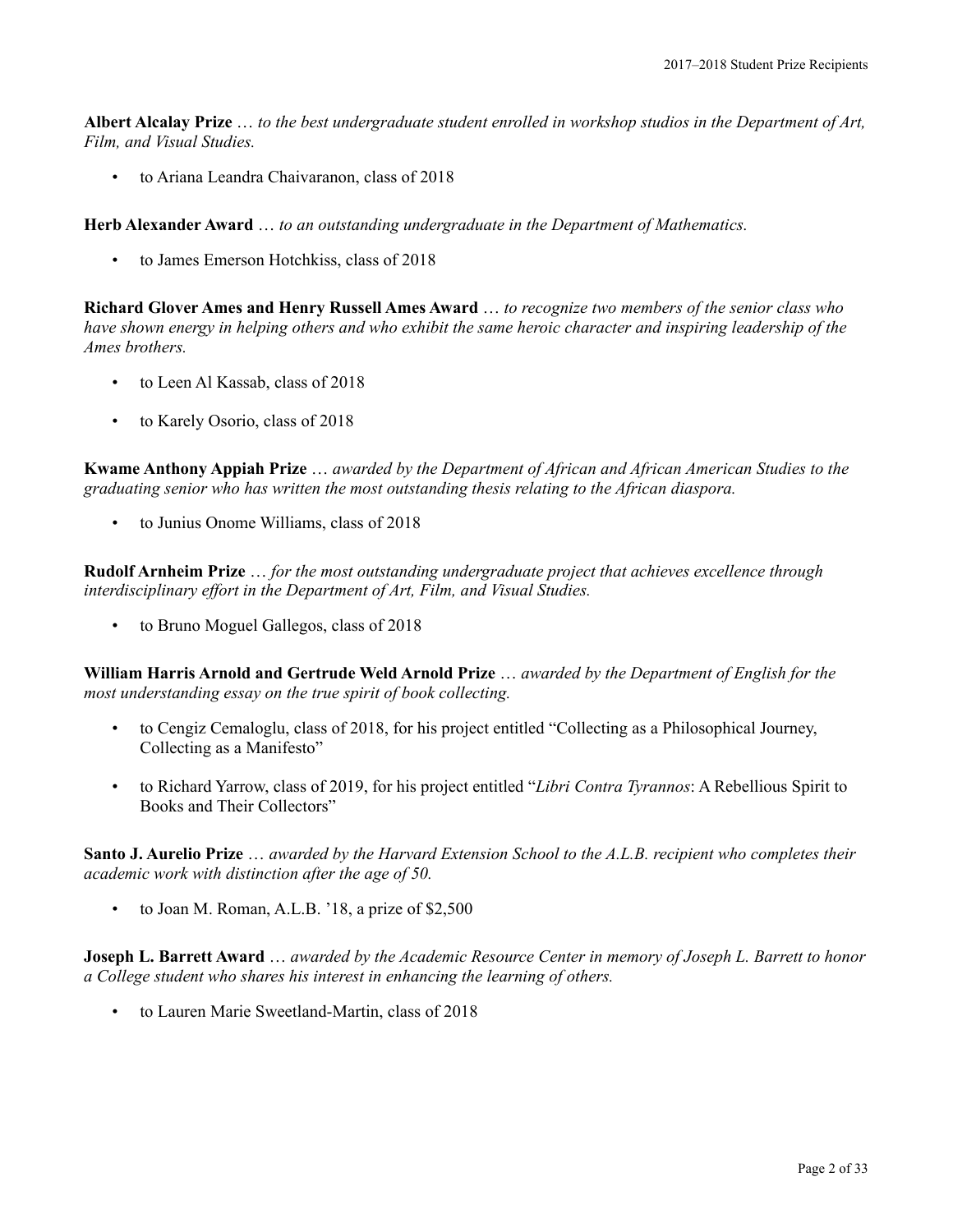**Bechtel Prize in Philosophy** … *awarded by the Department of Philosophy for the best essay on a philosophical subject.*

• to Zoe Louisa Jenkin, G4, for her project entitled "The Epistemic Role of Core Cognition"

**Jeremy Belknap Prize** … *awarded by the Department of Romance Languages and Literatures for the best French composition written by a first-year undergraduate student.*

• to Karina Dubrovskaya, class of 2021, for her project entitled "Pas de frères de sang"

**Helen Choate Bell Prize** … *awarded by the Department of English for the best essay of 5,000 to 10,000 words on a subject in American literature.*

• to Thomas Booth Salomon Dolinger, G3, for his project entitled "'Words are here as pulse': Claudia Rankine and the Fate of the Lyric Body"

**Lillian Bell Prize in History** … *awarded by the Department of History for the best undergraduate paper on the Holocaust or other major twentieth-century event involving human tragedy.*

• to Raya Rivka Koreh, class of 2018, a prize of \$750 for her project entitled "The Holocaust in American Jewish Life: Redefining Memory, Community, and Activism, 1960–1976"

**James Gordon Bennett Prize** … *awarded by the Department of Government for the best essay in English prose on some subject of American governmental, domestic, or foreign policy of contemporaneous interest.*

- to Alexandra Michelle Smith, class of 2018, a prize of \$1,200
- to Daphne Catherine Thompson, class of 2018, a prize of \$1,200

**Philo Sherman Bennett Prize** … *awarded by the Department of Government for the best essay discussing the principles of free government.*

• to Carlos Eduardo Flores, class of 2018

**Bernhard Blume First-Year Graduate Award** … *awarded by the Department of Germanic Languages and Literatures to the second-year graduate student who had attained the most outstanding record in coursework during their first year of study.*

• to Hans Martin Pech, G2

**Bernhard Blume Second-Year Graduate Award** … *awarded by the Department of Germanic Languages and Literatures to the third-year graduate student who had attained the most outstanding record in coursework during their second year of study.*

- to Jermain Heidelberg, G3
- to Sina Hoche, G3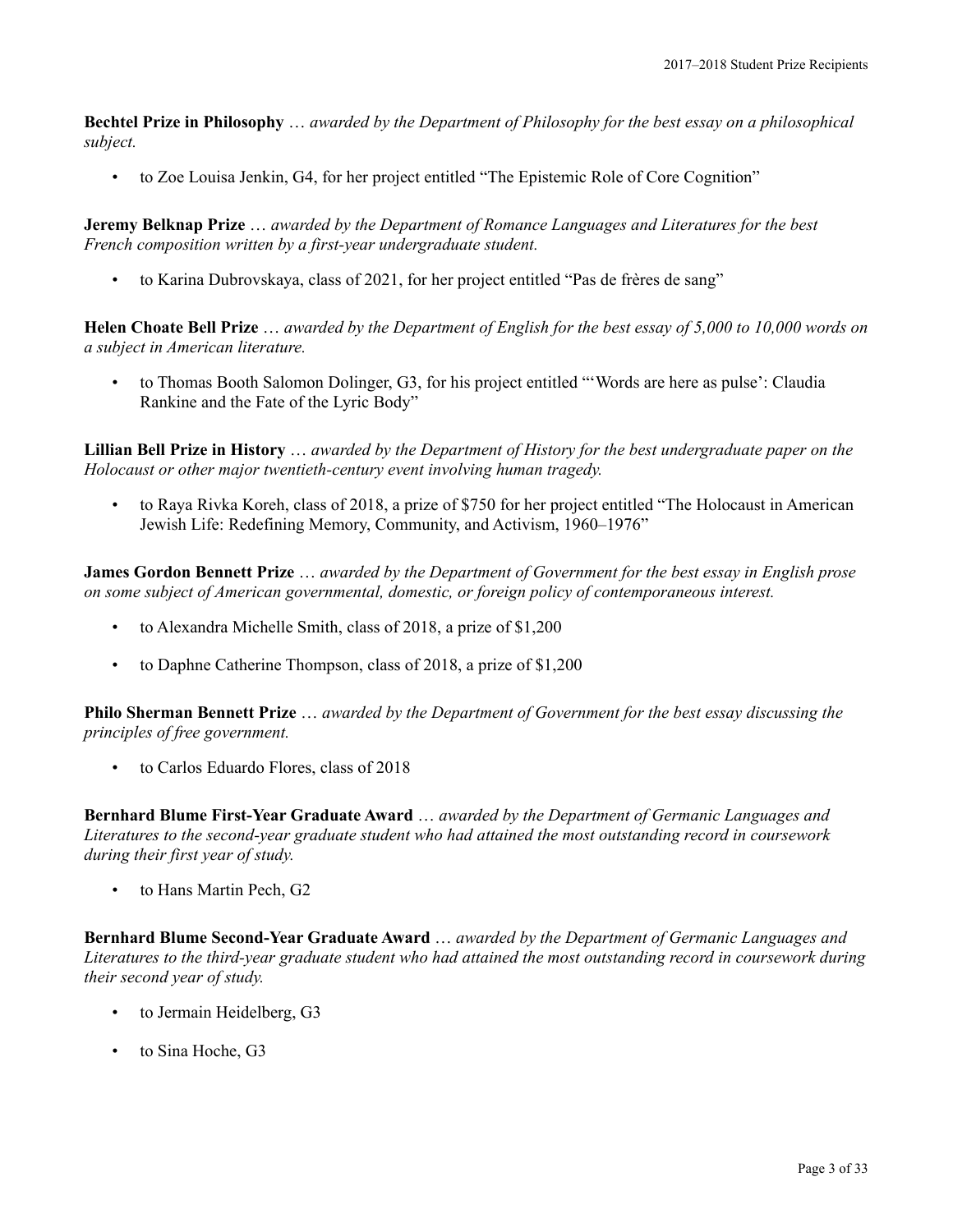**Bernhard Blume Undergraduate Award** … *awarded by the Department of Germanic Languages and Literatures to the graduating senior who has written the best honors thesis and whose performance in courses offered toward the concentration is of equal merit.*

to Annie Wu, class of 2018

**"The Bohemians" (New York Musicians Club) Prize in Composition** … *awarded by the Department of Music for an original composition for one or two instruments.*

- to Zeynep Toraman, G1, for her project entitled "*2017*, for accordion"
- to Julien Jean Tasso Vincenot, G1, for his project entitled "*Fire & Forget*, for piano and live-computer"

**Derek C. Bok Award for Excellence in Graduate Student Teaching of Undergraduates** … *awarded by the Graduate School of Arts and Sciences.*

- to Aaron Ray Benavidez, G6, a prize of \$1,000
- to Chi-Yun Hsu, G4, a prize of \$1,000
- to Christopher Addison Spaide, G5, a prize of \$1,000
- to Shanna Weitz, G5, a prize of \$1,000
- to Andrew Yegian, G5, a prize of \$1,000

**Derek Bok Public Service Prize** … *awarded by the Harvard Extension School to recognize creative initiatives in community service or longstanding records of civic achievement by Extension School students.*

- to Haili Cassaundra Francis, A.L.M. '18, a prize of \$3,000
- to Enal Shawqi Hindi, A.L.M. '18, a prize of \$3,000
- to Moshe Ohayon, A.L.M. '18, a prize of \$3,000

**Charles Joseph Bonaparte Scholarship Prize** … *awarded at the end of the junior year to the Government concentrators with the highest academic distinction in that subject.*

- to Robert Daniel Capodilupo, class of 2019
- to Max Kuhelj Bugaric, class of 2019
- to Christina Nadine Neckermann, class of 2019
- to Camilla Suarez, class of 2019
- to Alexandra Sukin, class of 2019
- to Mariam Topeshashvili, class of 2019
- to Derek Gu Xiao, class of 2019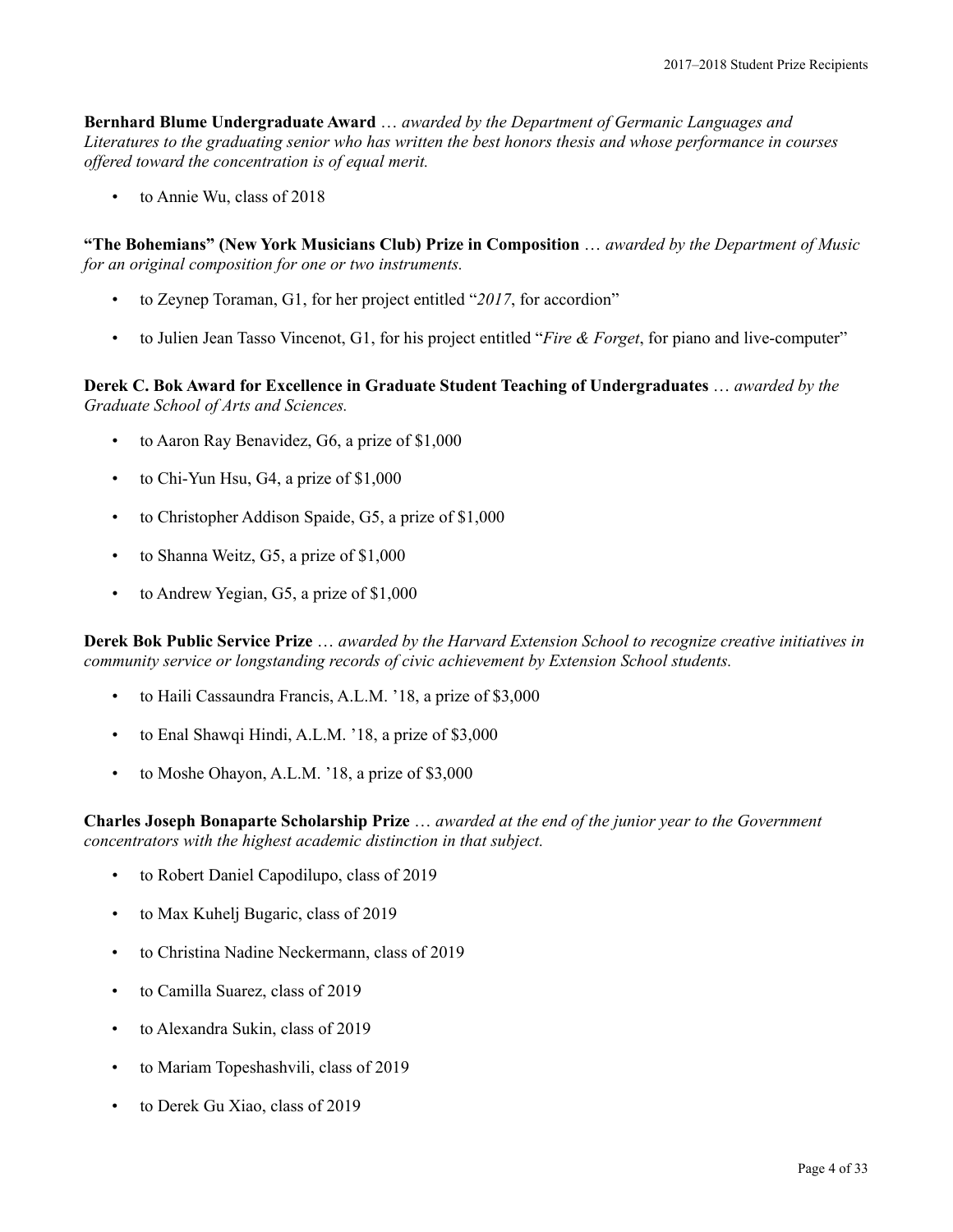**Francis Boott Prize** … *awarded by the Department of Music for the best composition in concerted vocal music.*

• to Alexander Ollie Yakub, class of 2020, for his project entitled "*In the Dark Wood*, for SATB and piano"

**Boston Ruskin Club Prize** … *awarded by the Department of English for the best essay on the life, work, or interests of John Ruskin.*

• to Emma Rose Adler, G1, for her project entitled "'Unquiet Meals': On Eating Beauty"

**Bowdoin Prize for Graduate Essays in the English Language** … *for the best essay of high literary merit written by a graduate student in any field of learning.*

- to Geoffrey Richard Kirsch, G2, a prize of \$10,000 for his project entitled "The Letter Giveth Life: Reopening the Case on Law and Equity in *The Merchant of Venice*"
- to Argyro Nicolaou, G6, a prize of \$10,000 for her project entitled "'Now That the World Has Become an Endless Hotel': European Narratives of Displacement in the Middle East during the Second World War"

**Bowdoin Prize for Graduate Composition in Greek** … *awarded by the Department of the Classics for the best original essay in Classical Greek written by a graduate student on any subject.*

• to Gregory Robert Mellen, Ph.D. '18, a prize of \$10,000 for his project entitled "ΡΟΒΕΡΤΟΣ Η ΠΕΡΙ ΤΗΣ ΠΑΙΔΕΙΑΣ"

**Bowdoin Prize for Graduate Composition in Latin** … *awarded by the Department of the Classics for the best original essay in Classical Latin written by a graduate student on any subject.*

• to Alexander E. Schwennicke, G2, a prize of \$10,000 for his project entitled "Apiari sermo de animalibus in deliciis habitis"

**Bowdoin Prize for Graduate Essay in the Natural Sciences** … *for the best essay of high literary merit written by a graduate student on a subject in any of the natural sciences.*

- to Jenny Yen Pham, G6, a prize of \$10,000 for her project entitled "Bacteriophages and Experimental Evolution: A Modern Role for a Time-Honored System"
- to Whitney Ayn Robles, G4, a prize of \$10,000 for her project entitled "Natural History in Two Dimensions"

**Bowdoin Prize for Undergraduate Essays in the English Language** … *for the best essay of high literary merit written by an undergraduate student in any field of learning.*

• to Samuel Jacob Shapiro, class of 2018, a prize of \$10,000 for his project entitled "Michael Asher and the Art of Deaccessioning"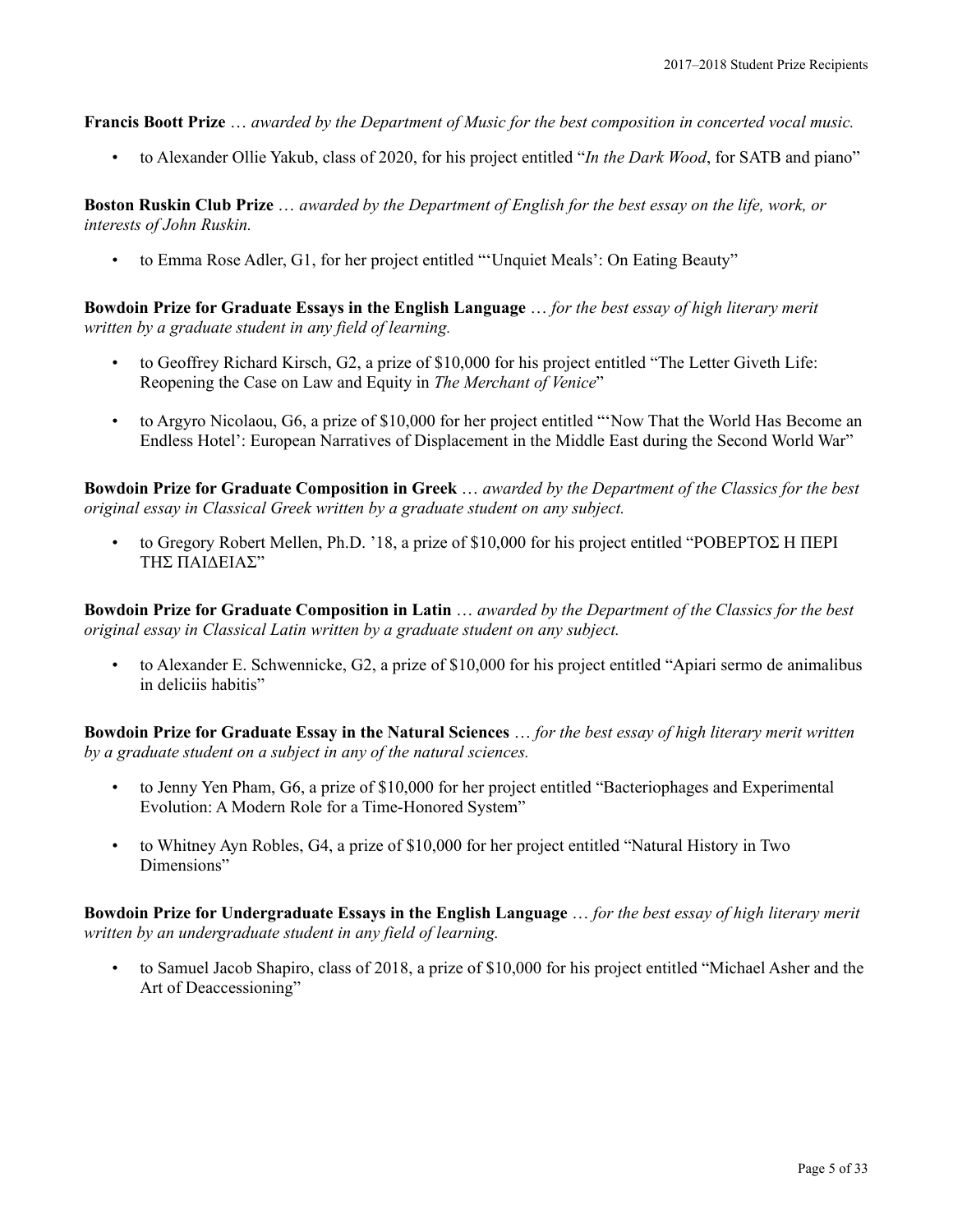**Bowdoin Prize for Undergraduate Translation into Greek** … *awarded by the Department of the Classics for the best translation into Classical Greek by an undergraduate student.*

• to Alejandro Ruben Quintana, class of 2020, a prize of \$5,000 for his project entitled "Translation into Greek of *Alice's Adventures in Wonderland*"

**Bowdoin Prize for Undergraduate Translation into Latin** … *awarded by the Department of the Classics for the best translation into Classical Latin by an undergraduate student.*

• to Edward Sanger, class of 2019, a prize of \$5,000 for his project entitled "Regulus Die Sancti Patrici Laudatus"

**Bowdoin Prize for Undergraduate Essay in the Natural Sciences** … *for the best essay of high literary merit written by an undergraduate student on a subject in any of the natural sciences.*

• to Elizabeth Mary Lasater-Guttmann, class of 2018, a prize of \$10,000 for her project entitled "Language and Spatial Encoding: A Solution to the Under-Determination Problem"

**Francis Bowen Prize** … *awarded by the Department of Philosophy for the best essay upon a subject in moral or political philosophy.*

• to Sanford Laurence Diehl, G5, for his project entitled "Why Immanent Critique?"

**Boylston Prizes for Elocution** … *awarded by the Department of English after a competition that is open to seniors, juniors, and sophomores in good standing for the delivery of memorized selections from English, Greek, or Latin literature, not to exceed five minutes in length.*

- to Chloe Anna Brooks, class of 2019
- to Jacob Wright Roberts, class of 2019

**Le Baron Russell Briggs Commencement Prize** … *awarded annually to a member of the graduating class of Harvard College selected to deliver the undergraduate English dissertation at Commencement.*

• to Christopher Ebunede Egi, class of 2018, a prize of \$1,000 for his project entitled "Tree of Dreams"

**Le Baron Russell Briggs Fiction Prize** … *awarded by the Department of English for the best story written by an undergraduate during the academic year.*

• to Juliana Lamy, class of 2020, for her project entitled "Open House"

**Le Baron Russell Briggs Honors Thesis in English Prize** … *awarded for the most outstanding senior honors thesis in the Department of English.*

• to Brieanna Martin, class of 2018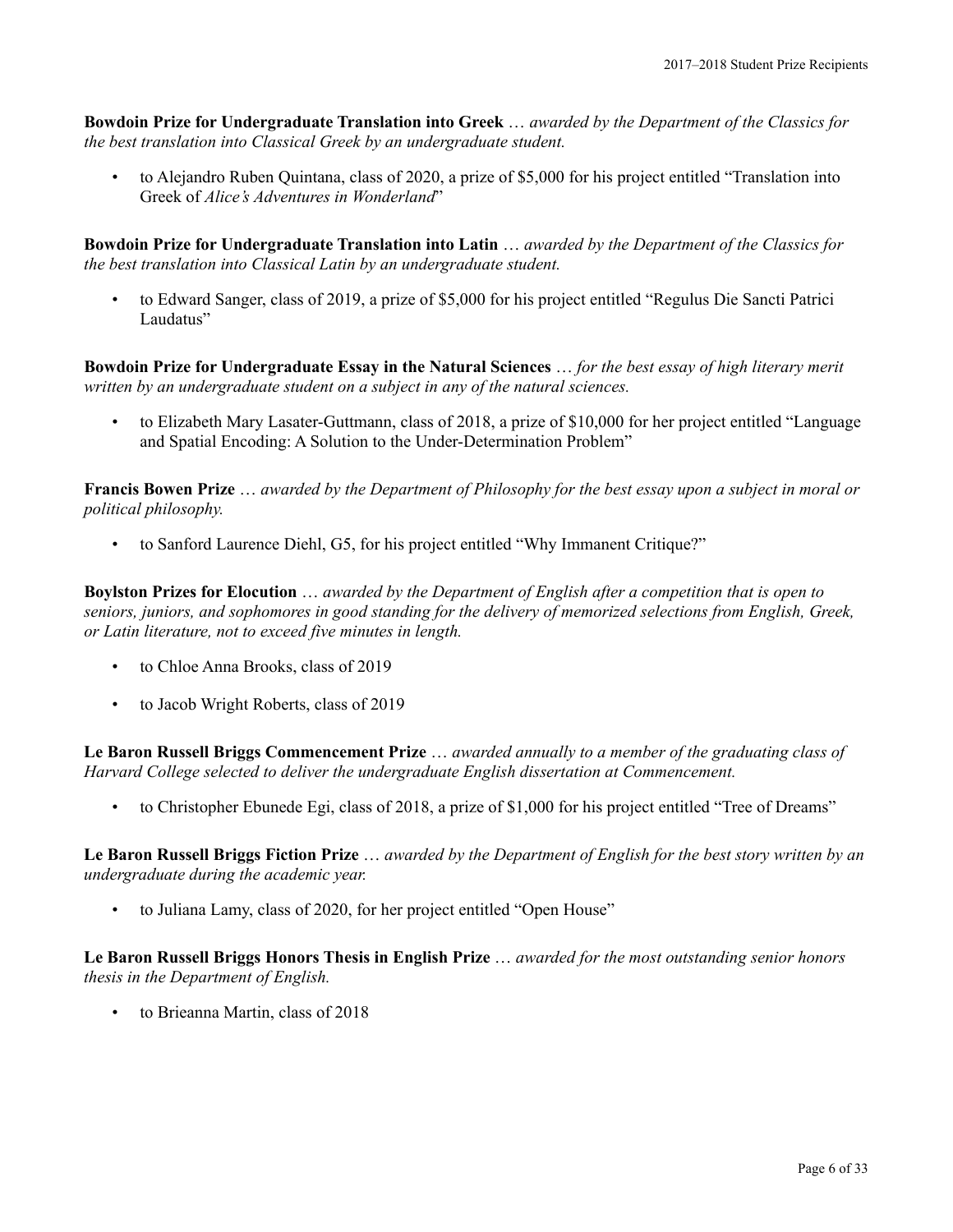**Le Baron Russell Briggs Traveling Prizes** … *awarded by the Department of English to the graduating seniors with distinguished overall records as honors concentrators.*

- to Emeline Noelle Atwood, class of 2018
- to Cherline Bazile, class of 2017
- to Bonnie Katherine Bennett, class of 2018
- to Aisha Bhoori, class of 2018
- to Miles Hewitt, class of 2018
- to Bronte Lim, class of 2018
- to Leon Yuping Pan, class of 2018
- to Martine Kinsella Thomas, class of 2018

**Emily and Charles Carrier Prize** … *awarded by the Department of Philosophy for the best senior honors thesis or doctoral dissertation on a subject in social, political, or moral philosophy.*

- to Theresa Michaela Clark, class of 2018, for her project entitled "Understanding against the Evidence: On Believing What's Good over What's True"
- to Michael Rabenberg, Ph.D. '18, for his project entitled "Matters of Life and Death"

**Edward M. Chase Prize** … *awarded by the Department of Government for the best dissertation on a subject relating to the promotion of world peace.*

• to Madhav Khosla, Ph.D. '17, for his project entitled "Modern Constitutionalism and the Indian Founding"

**David Taggart Clark Prize for the Undergraduate Latin Commencement Oration** … *awarded annually to a member of the graduating class of Harvard College selected to deliver the Latin oration at Commencement.*

• to Phoebe Madeleine Lakin, class of 2018, a prize of \$1,000 for her project entitled "Experientia Transfigurativa (A Transfigurative Experience)"

**Class of 1955/Robert T. Coolidge Undergraduate Thesis Prize in Medieval Studies** … *for the best senior thesis on any topic in Medieval Studies by a student in Harvard College.*

• to Daniel John Hellstrom, class of 2018, a prize of \$1,000 for his project entitled "The *Alliterative Morte Arthure*'s Extended Verses: A Study in Stress Assignment, Scansion, and Meter"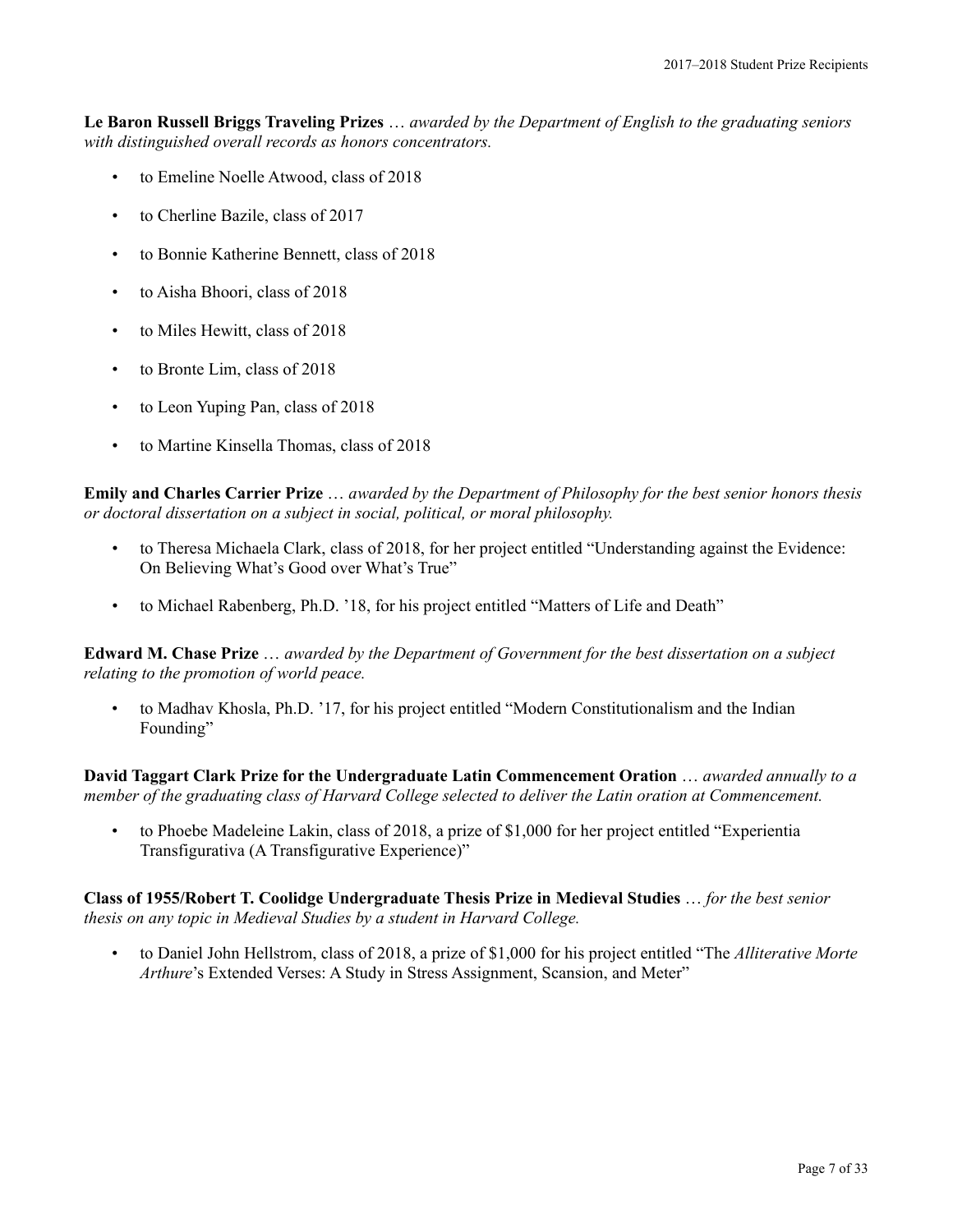**John Clive Prize** … *awarded by the Committee on Degrees in History and Literature to a senior thesis of high distinction on a topic in the field of Britain.*

• to Olivia Dixon Herrington, class of 2018, for her project entitled "A Literary Education: Tanzanian Adolescence and HIV/AIDS through Steve Reynolds's *Orodha*"

**Colton Award** … *for excellence in the preparation of a senior thesis in the Department of History.*

• to Ignacio Sabate, class of 2018, a prize of \$1,200 for his project entitled "Press Freedoms Under Fire: How NGOs Protected Journalists in Colombia, 1985–2005"

**Coolidge Debating Prizes** … *for the two best speakers in the trial debates for the Harvard-Yale-Princeton Intercollegiate Debates.*

- to Daniel Arthur DeBois, class of 2018, a prize of \$3,000
- to Archibald John Whitcomb Hall, class of 2020, a prize of \$3,000

**Council Prize in Visual Arts** … *awarded by the Office for the Arts for outstanding work by a Harvard undergraduate in the field of visual arts.*

- to Ariana Leandra Chaivaranon, class of 2018, a prize of \$500
- to Stergios Dinopoulos, class of 2017, a prize of \$500

**Annamae and Allan R. Crite Prize** … *awarded by the Harvard Extension School to degree recipients who demonstrate a singular dedication to learning and the arts.*

- to Dawn Stockbridge Epstein, A.L.B. '18, a prize of \$1,500
- to Golan Z. Marom, A.L.M. '17, a prize of \$1,500

**Gerda Richards Crosby Prize in Government** … *awarded annually on the recommendation of the Department of Government to a candidate for the degree of A.B. with honors, for excellence in meeting the requirements for that concentration.*

• to Sally Caroline Marsh, class of 2018

**Edward Chandler Cumming Prize** … *to that member of the senior class concentrating in the field of History and Literature whose honors essay is of the highest distinction.*

• to Caleb Ogden Shelburne, class of 2018, for his project entitled "Murmurs on the Orient Express: Ottoman Tracks in European Railway History"

**Louis Curtis Prize** … *awarded by the Department of the Classics for excellence in Latin to a senior who has concentrated in any of the fields of concentration of which Latin forms a part.*

• to Phoebe Madeleine Lakin, class of 2018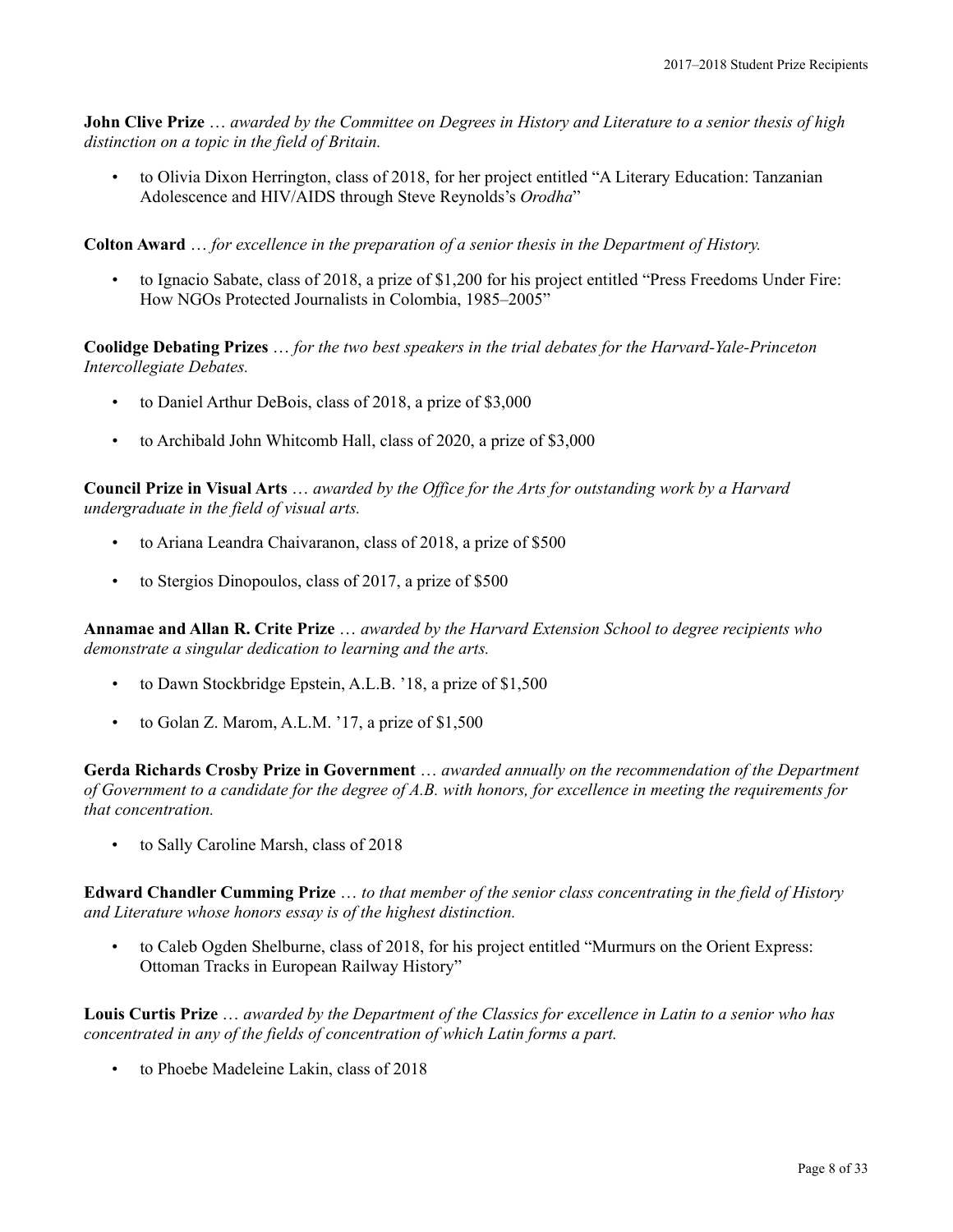**David Rockefeller Center for Latin American Studies Thesis Prize in History and Literature** … *awarded by the Committee on Degrees in History and Literature to a senior thesis of high distinction in the field of Latin America.*

• to Minyoung Jang, class of 2018, for her project entitled "Tracing Trauma: Discourses and Narratives of Experience in Post-conflict Peru"

**Davison Fellowship for Travel in Music** … *awarded by the Department of Music to students engaged in short projects relating to music that require travel away from Harvard University.*

- to Ava Lynn Brignol, class of 2018
- to Audrey Chen, class of 2018
- to Paul Henry Georgoulis, class of 2021
- to Eden Girma, class of 2018
- to Ju Hyun Alice Lee, class of 2019
- to Liam Luke McGill, class of 2019
- to NaYoung Kim Yang, class of 2018

**Dean's Prize for Outstanding A.L.M. Thesis or Capstone Project** … *awarded in each discipline of the Harvard Extension School's Master's Degree Program to recognize work that embodies the highest level of scholarship.*

- to Christopher O. Allen, A.L.M. '18, a prize of \$1,000
- to Kiron Kumar Bhaskar, A.L.M. '18, a prize of \$1,000
- to Bradford Webster Castro, A.L.M. '18, a prize of \$1,000
- to Nicholas Jay Collins, A.L.M. '18, a prize of \$1,000
- to David Justin Freed, A.L.M. '18, a prize of \$500
- to Gregory Kaminsky, A.L.M. '18, a prize of \$1,000
- to Zeyneb Pervane Magavi, A.L.M. '18, a prize of \$1,000
- to Juan Gabriel Malagon Gonzalez, A.L.M. '18, a prize of \$1,000
- to Michael Howard Maler, A.L.M. '18, a prize of \$1,000
- to Gina Granados Palmer, A.L.M. '18, a prize of \$1,000
- to Courtney Gail Reed, A.L.M. '18, a prize of \$1,000
- to Paul Sheehan, A.L.M. '18, a prize of \$1,000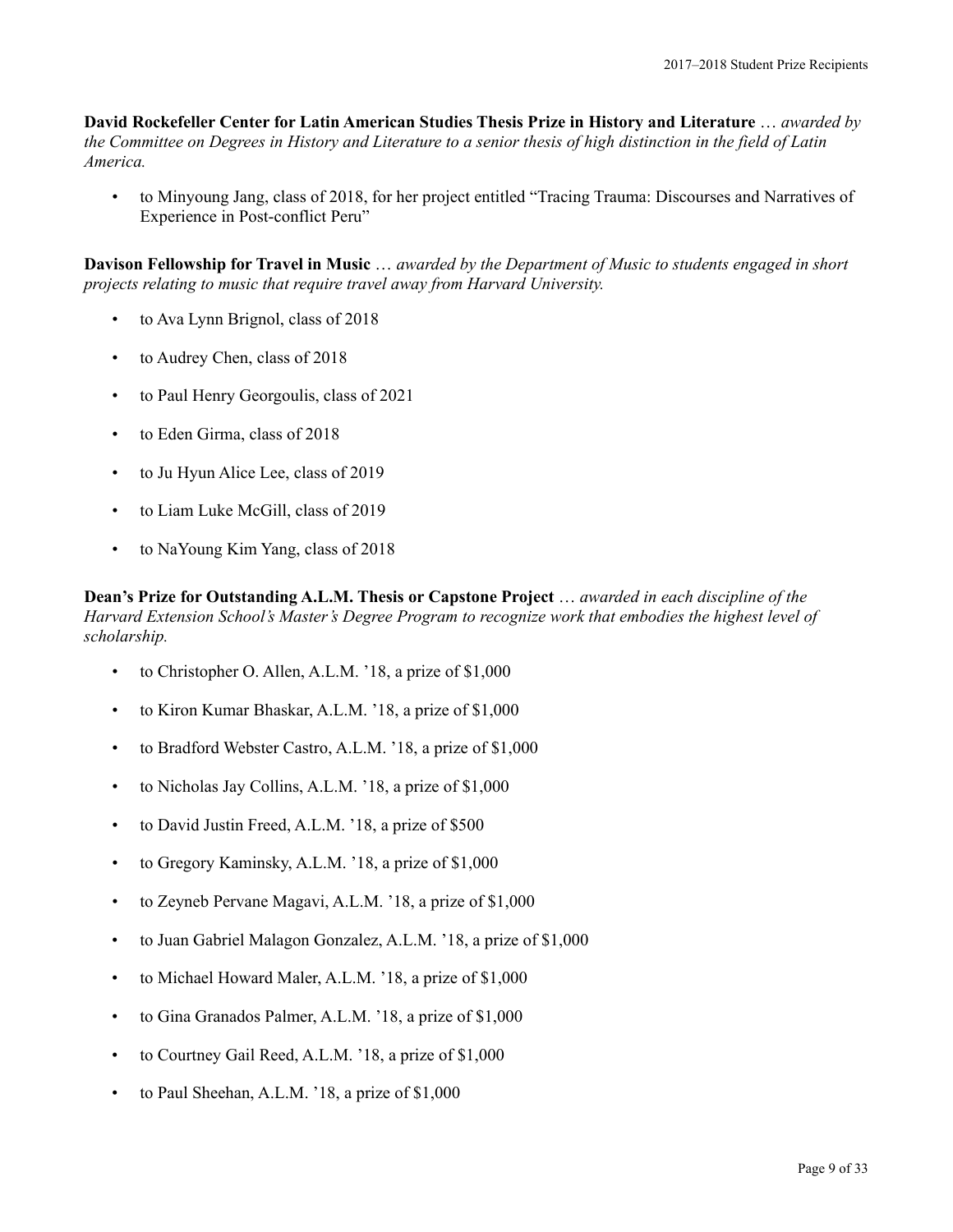- to Danielle Renee Tan, A.L.M. '18, a prize of \$1,000
- to Mikaya Milan Thurmond, A.L.M. '18, a prize of \$500
- to Julia Anne Volkman, A.L.M. '18, a prize of \$1,000
- to Danielle F. Warchol, A.L.M. '18, a prize of \$1,000
- to Shirley Ze Yu, A.L.M. '18, a prize of \$1,000

**Arthur P. Dempster Award** … *awarded by the Department of Statistics to support and recognize promising graduate students who have made significant contributions to theoretical or foundational research in statistics.*

to Ruobin Gong, Ph.D. '18

**David Herbert Donald Prize** … *to the graduating senior in the Department of History whose work in American history best exemplifies the high standards of erudition, original thought, and elegant prose embodied in the career of David Herbert Donald.*

• to Ikenna N. Ugboaja, class of 2018, a prize of \$2,000

**Louise Donovan Award** … *awarded by the Office for the Arts to a Harvard student who has made a substantial contribution to undergraduate arts behind the scenes.*

- to Madison Emma Deming, class of 2018, a prize of \$500
- to Darius Andrew-Eli Johnson, class of 2018, a prize of \$500
- to Eliza Blair Mantz, class of 2018, a prize of \$500

**W. E. B. Du Bois Award** … *awarded by the Department of African and African American Studies to the graduating senior in African Studies with the highest grade point average.*

• to Theodore Gucciardi Waechter, class of 2018

**John Dunlop Undergraduate Thesis Prize in Business and Government** … *awarded by the Mossavar-Rahmani Center for Business and Government (M-RCBG) at Harvard's Kennedy School of Government for the best senior thesis on a challenging public policy issue at the interface of business and government.*

- to Samarth Gupta, class of 2018, a prize of \$1,000 for his project entitled "The Rent Is Too Damn High and the Coverage Is Too Damn Low: Evidence from Medicaid Expansion and Eviction Rates"
- to Johnny Jia Hao Tang, class of 2018, a prize of \$1,000 for his project entitled "Wrong Turns and Right Tails: Identifying Detours in New York City Taxi Rides"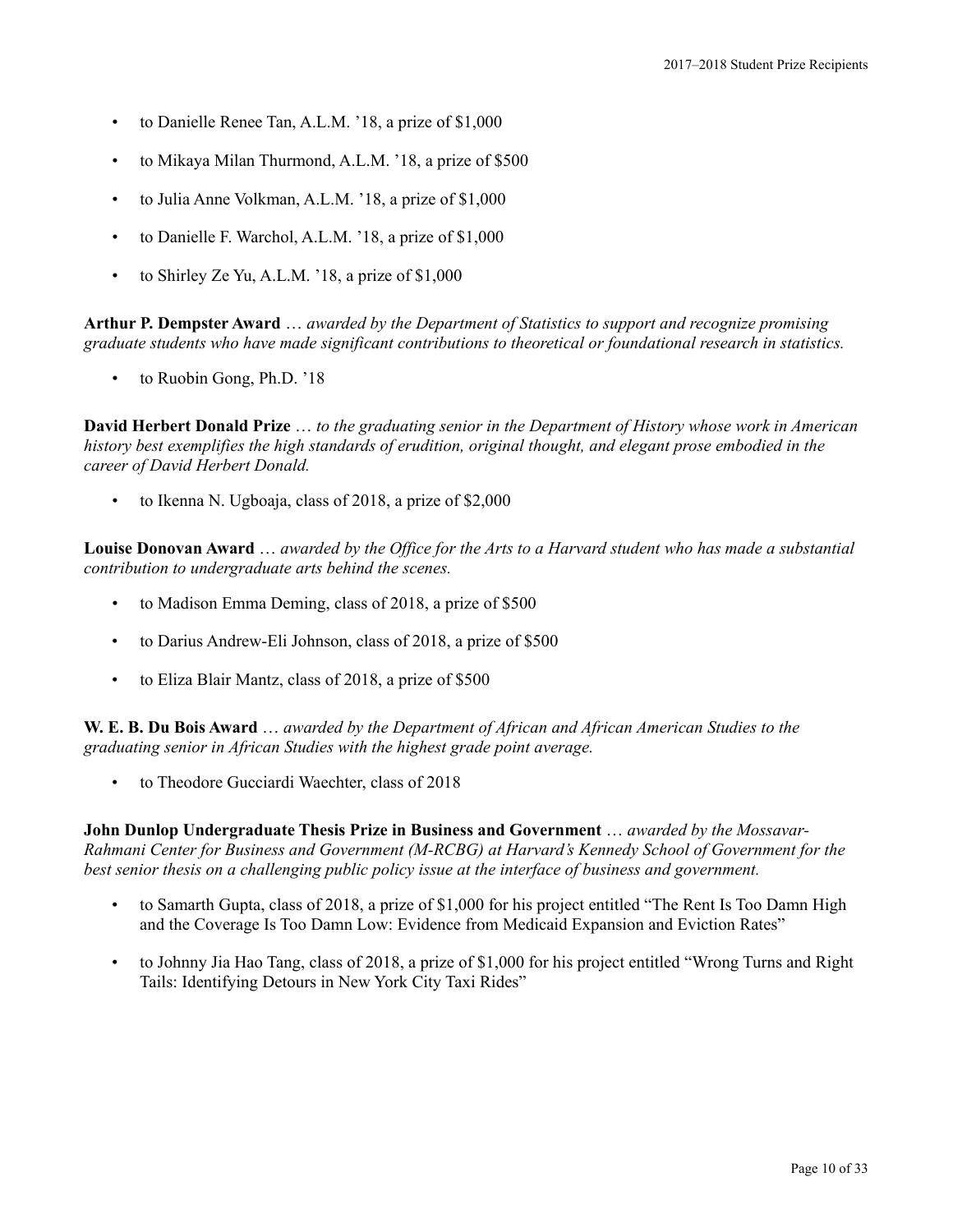**Edward Eager Memorial Prize** … *awarded by the Department of English for the best creative writing, preferably in the juvenile field, by an undergraduate.*

- to Aisha Bhoori, class of 2018, for her project entitled "Acha Baba"
- to Nica Tolomeo Franklin, class of 2018
- to Samuel Goldman Reiss, class of 2018
- to Robiny Royal Jamerson, class of 2018
- to Leon Yuping Pan, class of 2018
- to Emily Yueyi Zhao, class of 2019, for her project entitled "Demands for President Wilson"

**Susan C. Eaton Fellowship in Organizing, Leadership, and Social Change** … *awarded by the Committee on Degrees in Social Studies to provide senior thesis research grants to students in Social Studies undertaking thesis projects related to organizing for social change.*

• to Camille Elizabeth Traslavina, class of 2019, a prize of \$750

**David Rice Ecker Short Story Prize for Freshmen** … *awarded by the Harvard College Writing Program for the best work of short fiction written by a first-year student.*

• to Sonia F. Epstein, class of 2021

**Ralph Waldo Emerson Prize** … *to the member of the junior class in Harvard College who shows the greatest promise among undergraduates who concentrate in the field of History and Literature.*

• to Camila Ortiz, class of 2019, for her project entitled "Dethroning the 'Anglo Beauty Queen': Multiculturalism, Difference, and the Resistance of 'Girlhood' in *Hues Magazine*"

**Enel Endowment Prize for Best Undergraduate Paper or Senior Thesis** … *awarded by the Harvard Environmental Economics Program for the best undergraduate paper addressing topics in environmental, energy, and natural-resource economics.*

• to Hunter Jackson Stanley, class of 2018, for his project entitled "Be Cool: Temperature Variation as a Driver of U.S. Income Inequality"

**Senior Thesis Prize in Ethnicity, Migration, Rights** … *for the best project that contributes to current scholarly discourses about ethnicity, migration, indigeneity, race, and/or rights.*

• to Puanani Helena-Ruth Brown, class of 2018, a prize of \$500 for her project entitled "Food Sovereignty and Traditional Hawaiian Agriculture in the Context of Global Food Systems"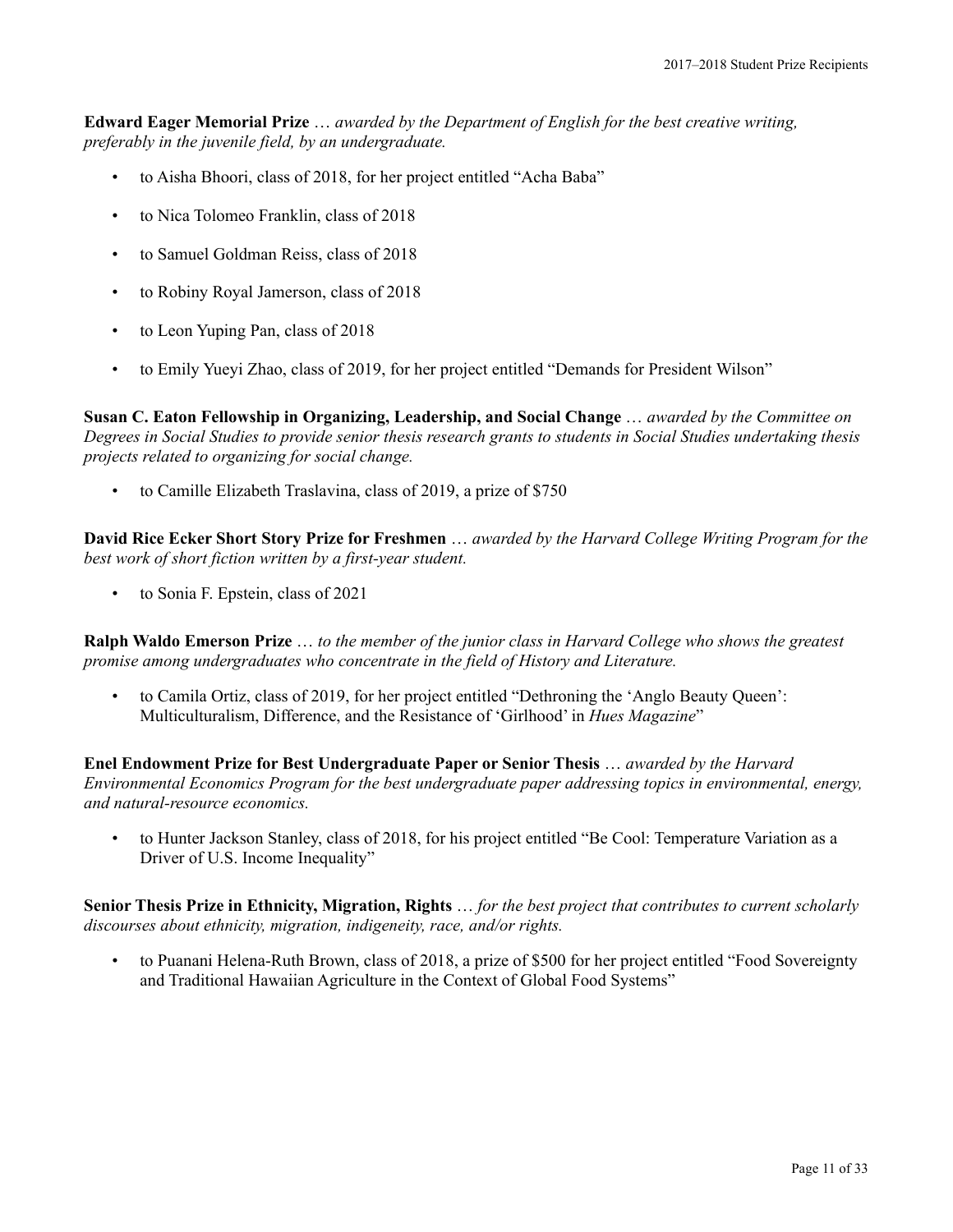**Extension School Commencement Speaker Prize** … *awarded to the A.L.B. or A.L.M. graduate who delivers the student Commencement speech at the Extension School diploma awarding ceremony.*

- to Gerardo Castaneda, A.L.M. '18, a prize of \$1,000
- to Grace Cho, A.L.M. '17, a prize of \$1,000
- to Michael Howard Maler, A.L.M. '18, a prize of \$1,000
- to Nicolas Pierre, A.L.M. '17, a prize of \$1,000
- to Nicole M. Urbanowicz, A.L.M. '18, a prize of \$1,000
- to David J. Wihl, A.L.B. '18, a prize of \$1,000

**Claire Fairman History of Art and Architecture Undergraduate Thesis Award** … *for the best senior honors thesis written on a topic in modern art by a concentrator in History of Art and Architecture.*

• to Samuel Jacob Shapiro, class of 2018, a prize of \$500 for his project entitled "Michael Asher's Museology"

**Suzanne Farrell Dance Prize** … *awarded by the Office for the Arts to the undergraduate who has demonstrated outstanding artistry in the field of dance.*

• to Julia Frances DeAngelo, class of 2018, a prize of \$1,000

**Captain Jonathan Fay Prize** … *awarded by the Radcliffe Institute to the graduating senior who has produced the most outstanding imaginative work or piece of original research in any field.*

- to Hannah Byrne, class of 2018, a prize of \$2,500 for her project entitled "An Experiment in Earthquake Control at Rangely, Colorado, Revisited: A Coupled Flow-Geomechanical Analysis of Induced Seismicity"
- to Lillian Claire Scherlis, class of 2018, a prize of \$2,500 for her project entitled "A Virtual Address/A Headspace"
- to Aron Szanto, class of 2018, a prize of \$2,500 for his project entitled "Defuse the News: Predicting Misinformation and Bias in News on Social Networks via Content-Blind Learning"

## **William Scott Ferguson Prize** … *awarded to a sophomore concentrating in History who has written an outstanding essay as part of a tutorial assignment.*

- to Bailey Quinn Colfax, class of 2019, a prize of \$600 for her project entitled "The Transformation of the 'New Negro': An Analysis of the Photographs Presented at the 1900 Paris Exposition in the Context of the Vocational and Artistic 'New Negro' Movements"
- to Hunter Robert Worland, class of 2019, a prize of \$600 for his project entitled "*Jura Libre*: Twentieth-Century Jurassic Separatism as a Function of the Swiss Political System"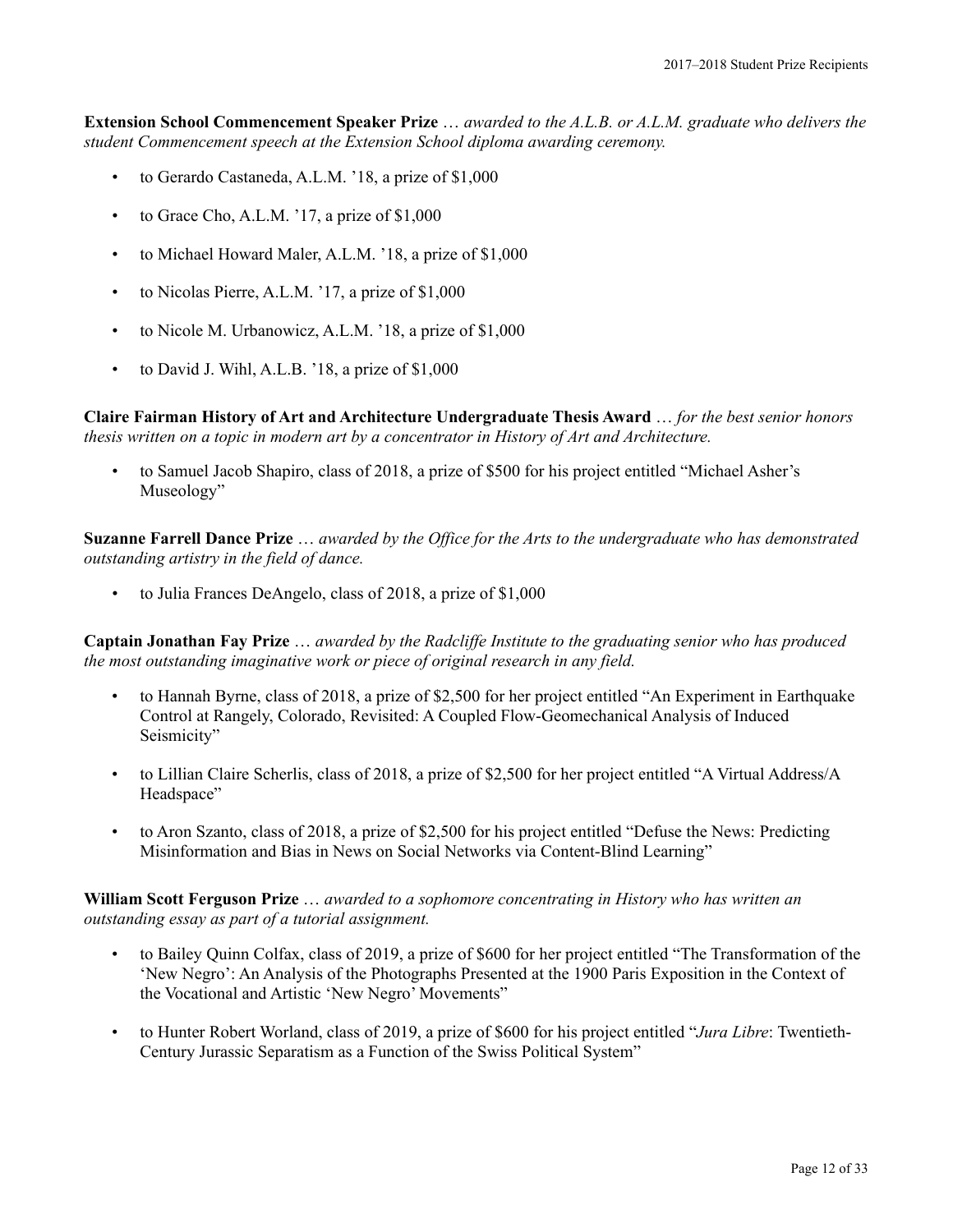**Eric Firth Prize** … *awarded by the Department of Government for the best essay on the subject of the ideals of democracy.*

• to Derek Kim Choi, class of 2018

**Howard T. Fisher Prize** … *awarded by the Center for Geographic Analysis to promote and reward undergraduate and graduate work in geographic information science.*

- to Jennifer Lily Horowitz, class of 2019, a prize of \$500 for her project entitled "A Spatiotemporal Analysis of Man-Made Ecocide: Saddam Hussein's Reduction of the Southern Iraqi Marshes"
- to Yousef Awaad Hussein, M.Arch '18, a prize of \$500 for his project entitled "Territory, Survey, Cartography—South China Sea"

**Sophia Freund Prize** … *awarded annually to the students in the senior class of Harvard College who are graduating* summa cum laude *with the highest grade point average.*

- to Annika Gompers, class of 2018, a prize of \$1,000
- to Benjamin David Grimm, class of 2018, a prize of \$1,000
- to Robert John Hopkirk, class of 2018, a prize of \$1,000
- to Elizabeth Courtney Keto, class of 2018, a prize of \$1,000
- to Spencer Yong Wook Kwon, class of 2018, a prize of \$1,000
- to Phoebe Madeleine Lakin, class of 2018, a prize of \$1,000
- to Catherine Yiwen Li, class of 2018, a prize of \$1,000
- to Alyyah Malick, class of 2018, a prize of \$1,000
- to Andrew Frederick Miner, class of 2018, a prize of \$1,000
- to Daniel Herbert Nightingale, class of 2018, a prize of \$1,000
- to Brittany Alexandra Petros, class of 2018, a prize of \$1,000
- to Mengting Qiu, class of 2018, a prize of \$1,000
- to Elaine Christy Reichert, class of 2018, a prize of \$1,000
- to Theo Serlin, class of 2018, a prize of \$1,000
- to James Hope Tao, class of 2018, a prize of \$1,000
- to Alan Ziyuan Yang, class of 2018, a prize of \$1,000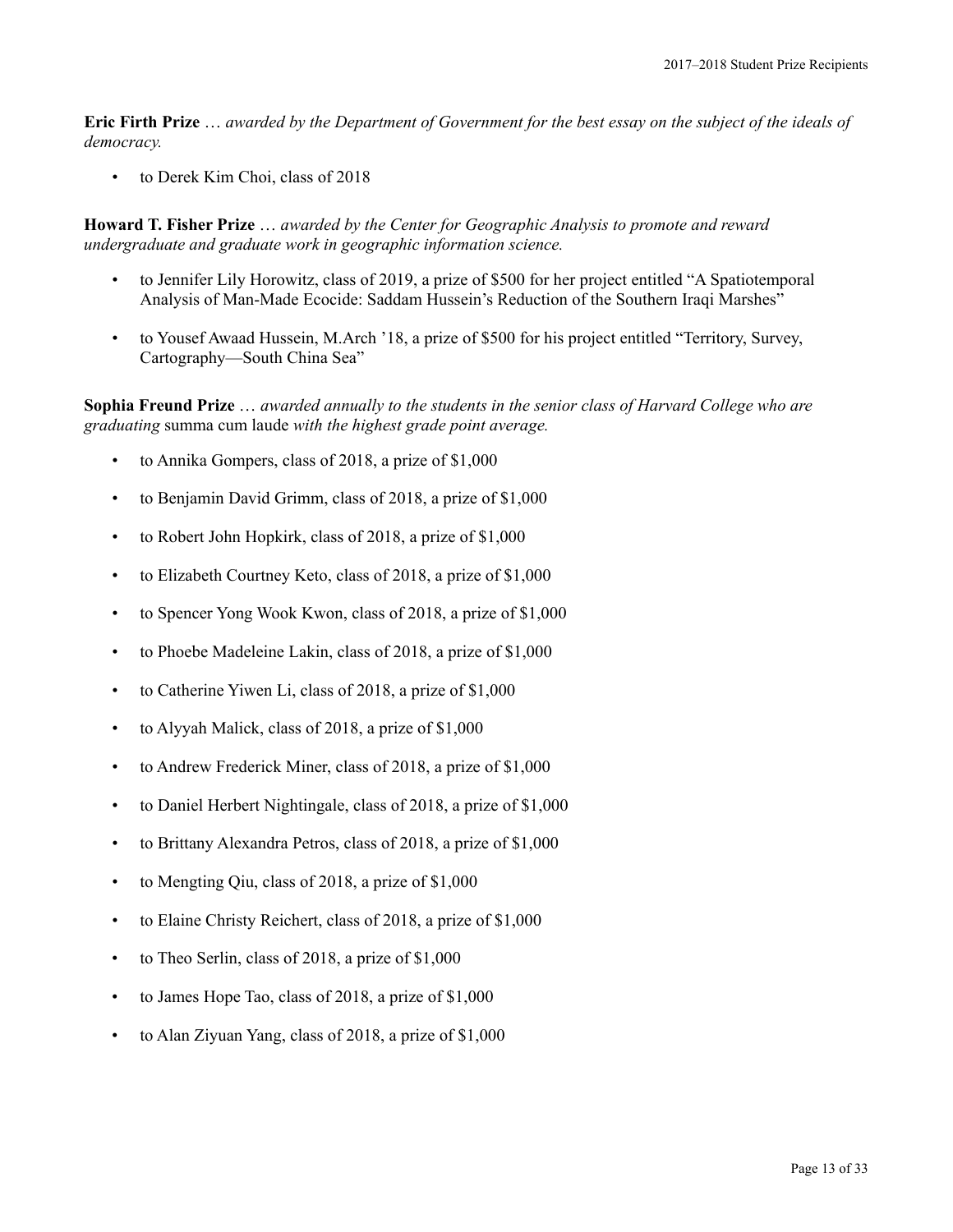**Friends of the Harvard Department of Mathematics Prize** … *to the senior thesis writers who are selected to present their theses to the Friends of the Harvard Math Department.*

- to Nihal Reddy Gowravaram, class of 2018
- to Jennifer Hu, class of 2018

**Paul Revere Frothingham Scholarship Prize** … *awarded by the Office of Undergraduate Research and Fellowships to the graduating senior who best exemplifies the qualities of excellent scholarship, character, and effective support of the best interests of Harvard University.*

• to Farris M. Peale, class of 2018

**Albert M. Fulton, Class of 1897, Prize** … *for the best senior thesis in the Department of Sociology.*

• to Carolina Ribeiro, class of 2018, a prize of \$2,000 for her project entitled "Invisible Assets: Experiences of Harvard Students in the Recruiting Process for Finance Jobs"

**Lloyd McKim Garrison Prize** … *awarded by the Department of English for the best poem or group of poems by an undergraduate.*

• to Miles Hewitt, class of 2018, for his project entitled "[On first seeing the moon in Laurel Canyon … ]"

**Leo Goldberg Prize in Astronomy** … *awarded by the Department of Astronomy in recognition of research promise as evidenced by a junior or senior thesis.*

- to Danielle Frostig, class of 2018
- to Eden Girma, class of 2018

**Gertrude and Maurice Goldhaber Prize** … *awarded by the Department of Physics to the outstanding theoretical and experimental graduate students who have passed their qualifying oral examinations in the preceding year.*

- to Victor Buza, G5
- to Alexander Keesling Contreras, G4
- to Alexandra Rose Thomson, Ph.D. '18

**Reverend Peter J. Gomes Prize in Religion and Ethnicity** … *awarded by the Department of African and African American Studies to the Harvard College senior who has demonstrated social responsibility through public service and potential for distinguished contributions to the public good.*

- to Gabriela Thorne, class of 2018
- to Theodore Gucciardi Waechter, class of 2018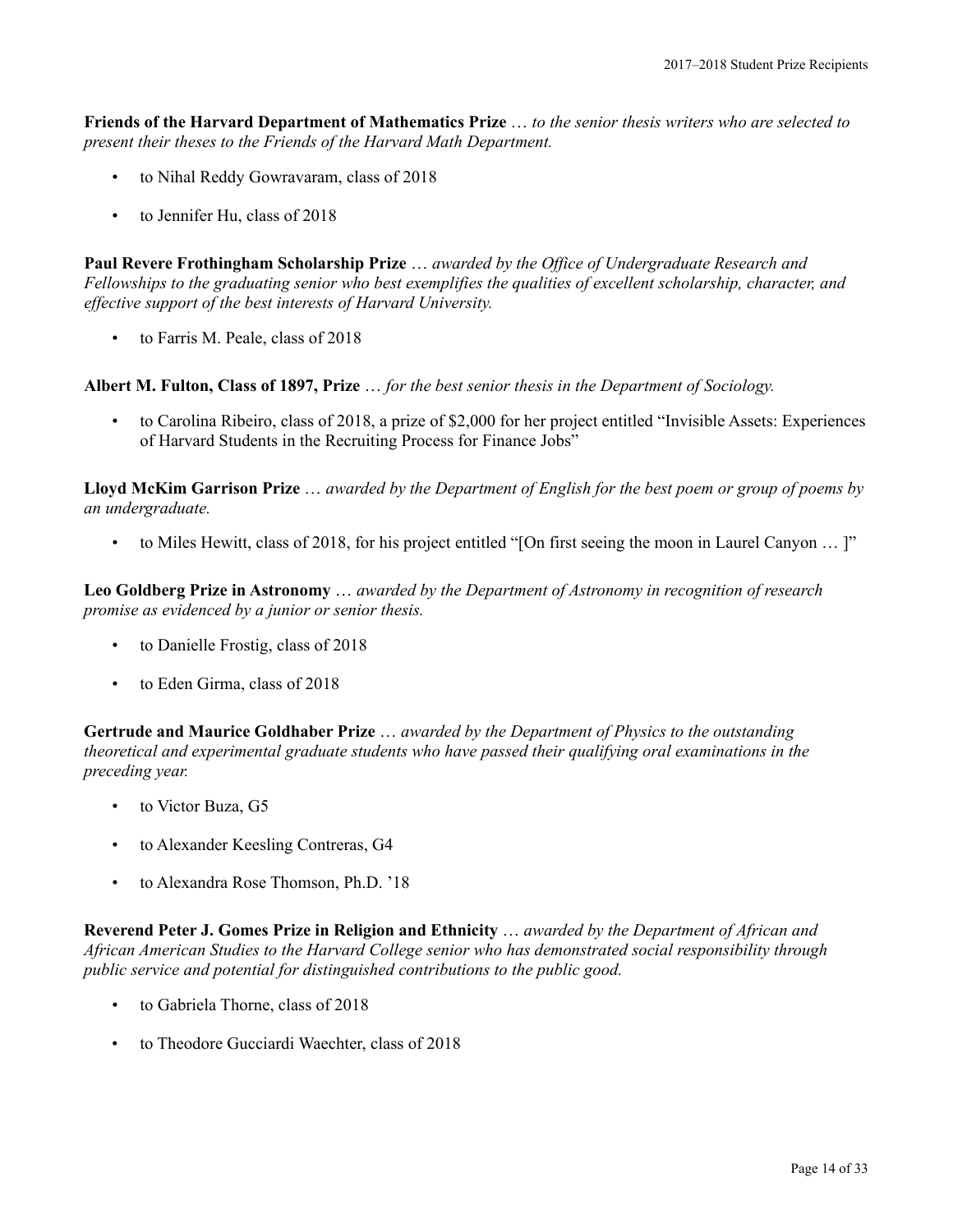**Graduate English Commencement Oration Prize** … *to that student who will receive a graduate degree and is chosen to deliver the Graduate English Part at Commencement.*

• to Peter Daniel Davis, J.D. '18, a prize of \$1,000 for his project entitled "A Counterculture of Commitment"

**Jane C. Grant Senior Prize** … *awarded by the Committee on Degrees in Studies of Women, Gender, and Sexuality to the graduating senior with the best overall academic performance.*

• to Asia Taylor Stewart, class of 2018

**John Green Prize** … *awarded by the Department of Music for demonstrated talent and promise as a composer.*

- to Liam Luke McGill, class of 2019
- to Brandon Lincoln Snyder, class of 2018

**Kate and Max Greenman Prize** … *awarded to those students in Harvard College who participate in the Harvard-Yale-Princeton Triangular Debate, as members of the team or as alternates.*

- to Vedant Bahl, class of 2020
- to Sophia Marie Caldera, class of 2019
- to Daniel Arthur DeBois, class of 2018
- to Archibald John Whitcomb Hall, class of 2020
- to Mars He, class of 2018
- to John Francis Hunt, class of 2019

**Harold K. Gross Dissertation Prize** … *awarded by the Department of History to the Ph.D. recipient whose dissertation demonstrates the greatest promise of a distinguished career in historical research.*

- to Mou Banerjee, Ph.D. '18
- to Wen Yu, Ph.D. '18

**James R. and Isabel D. Hammond Prize** … *awarded by the David Rockefeller Center for Latin American Studies (DRCLAS) for the best senior honors thesis related to Spanish-speaking Latin America.*

• to Minyoung Jang, class of 2018, a prize of \$500 for her project entitled "Tracing Trauma: Discourses and Narratives of Experience in Post-conflict Peru"

**Seymour E. and Ruth B. Harris Prize for Honors Thesis in Economics** … *for the best senior honors thesis in Economics.*

• to Vincent Paul Monti, class of 2018, a prize of \$3,500 for his project entitled "The Patient Protection and Affordable Care Act: A Personal Bankruptcy Panacea—or Placebo?"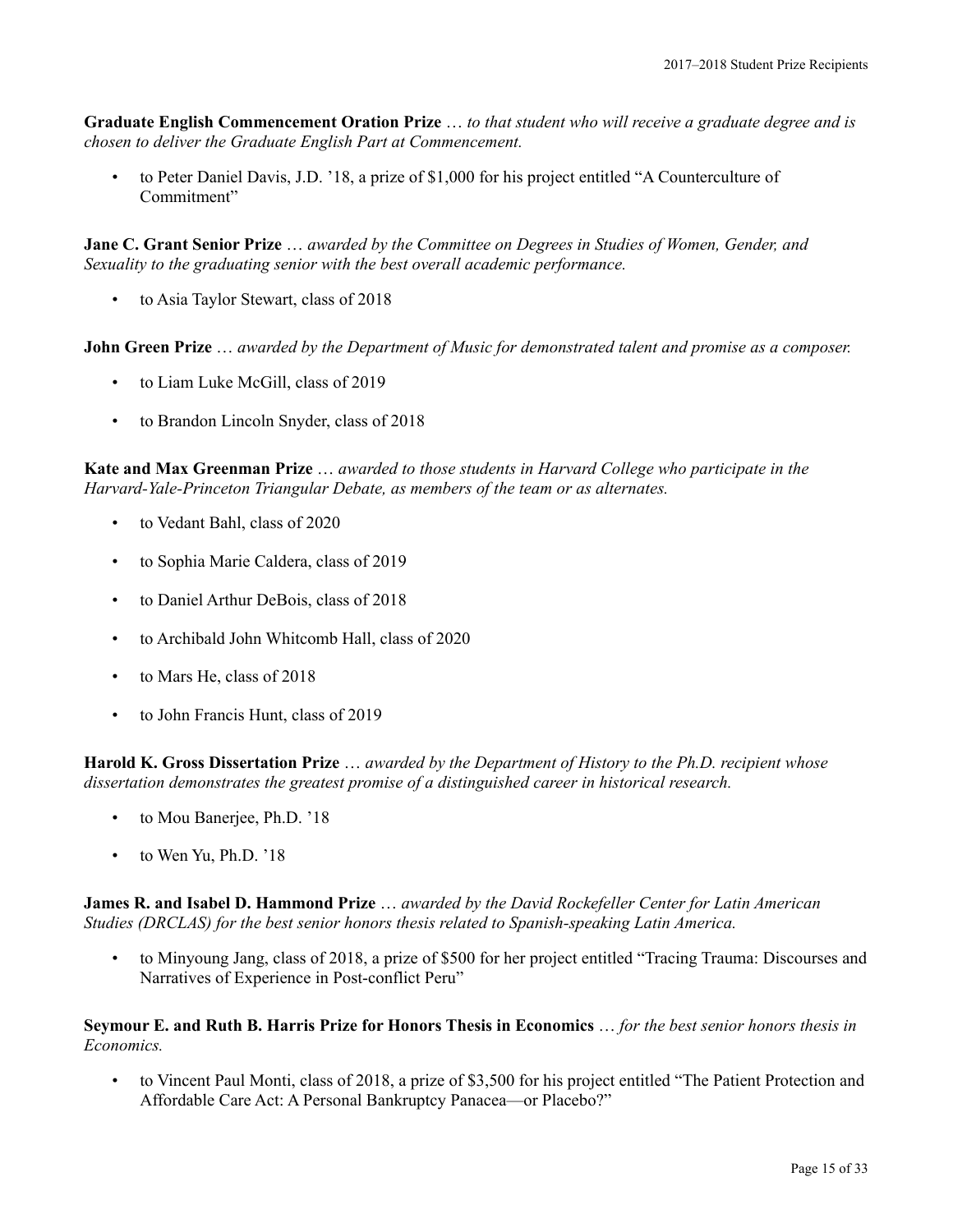**Seymour E. and Ruth B. Harris Prize for Honors Thesis in the Social Sciences** … *for the best senior honors thesis in a social science other than Economics.*

• to Caroline McKenzie Tervo, class of 2018, a prize of \$3,500 for her project entitled "Conservatives in Concert: The Impact of Partisan Organizational Networks on Policy and Politics in North Carolina"

**Jonathan Hart Prize** … *to a student in Kirkland House who has excelled in the field of history, literature, or philosophy.*

- to Phoebe Madeleine Lakin, class of 2018
- to Jiha Min, class of 2018

**Harvard College Women's Leadership Award** … *awarded by the Harvard College Women's Center to honor a Harvard College senior who has demonstrated exceptional leadership and made a meaningful impact on fellow students, the campus, and/or the community.*

to Leen Al Kassab, class of 2018, a prize of \$1,500

**Roger Conant Hatch Prizes for Lyric Poetry** … *awarded by the Department of English for the best lyric poem by an undergraduate.*

• to Ashley Gong, class of 2020, for her project entitled "Beneath"

**Lawrence J. Henderson Prize** … *to the senior student earning a degree in either of the concentrations supervised by the Board of Tutors in Biochemical Sciences (Molecular and Cellular Biology (MCB) and Chemical and Physical Biology (CPB)), whose thesis is judged the most meritorious for that year.*

• to Richard Patrick Ng, class of 2018, for his project entitled "Discovery and Modulation of the IRF3 dependent Type I Interferon Response to Myocardial Infarction"

**Department of History Prize** … *to the graduating senior who has the best cumulative record as a History concentrator by the end of the senior year.*

• to Theo Serlin, class of 2018, a prize of \$700

**Department of History Undergraduate Essay Prize** … *for the best work of original historical scholarship produced before the senior year in a course in the Department of History.*

- to Alexander Koujianos Goldberg, class of 2018, a prize of \$250 for his project entitled "The House in China Was Obliged to Succumb: The Decline of American Traders in China and the Rise of a Chinese Merchant Class, 1873–1883"
- to Raya Rivka Koreh, class of 2018, a prize of \$250 for her project entitled "The 1936 Arab Great Strike and Jewish Immigration to Palestine: The Ben-Gurion-Weizmann Divide as a Factor in British Policy"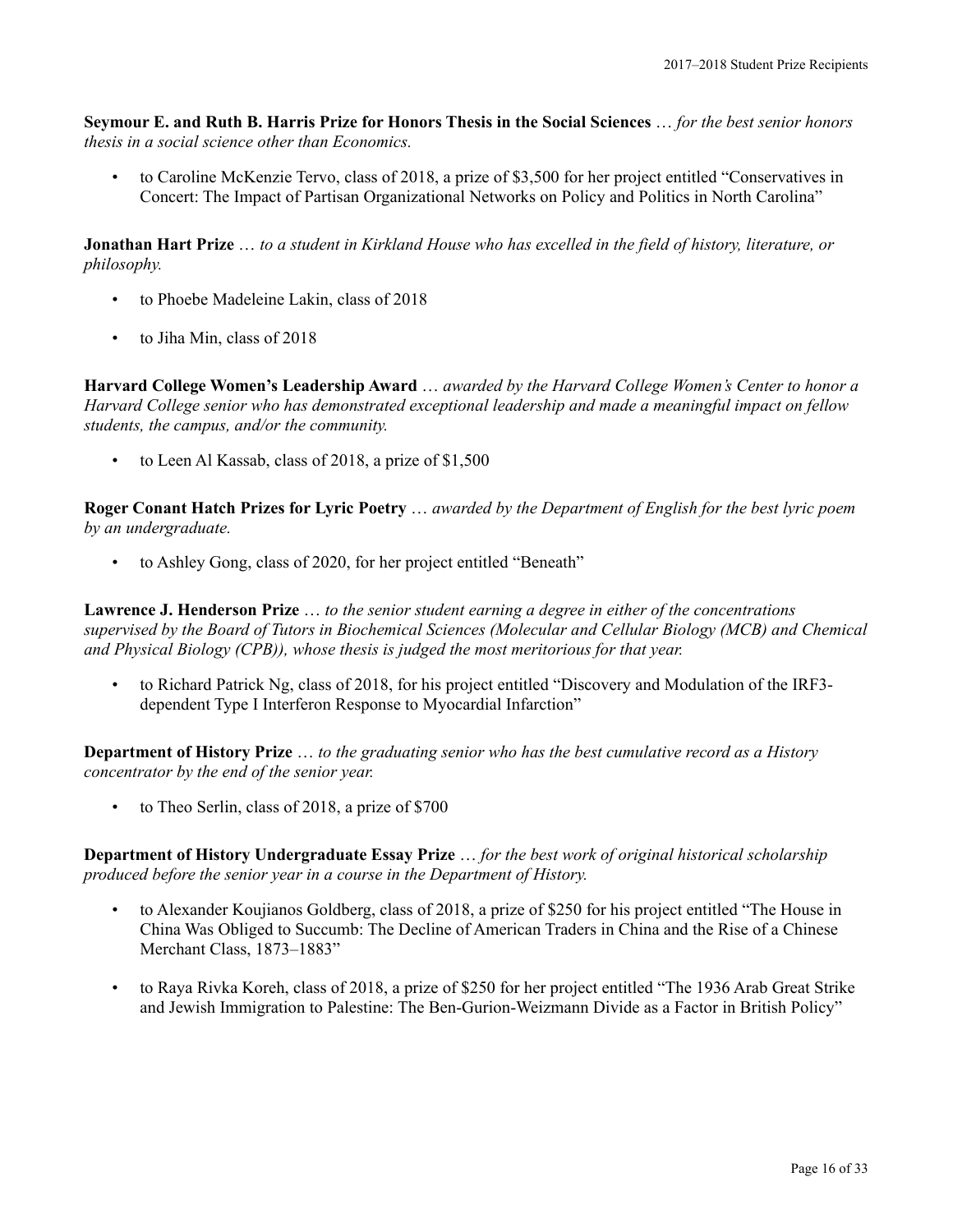**Philip Hofer Prize for Collecting Books or Art** … *awarded by Houghton Library to a student whose collection of books best exemplifies the traditions of breadth, coherence, and imagination represented by Philip Hofer, founder and first Curator of the Department of Printing and Graphic Arts in the Houghton Library.*

- to Asad Ramzanali, a first-place prize of \$3,000 for his project entitled "Maps That Tell the Story of Me and My Ancestors"
- to Margaret Grace Innes, G6, a second-place prize of \$1,500 for her project entitled "American Photobooks and Illustrated Print Media of the Interwar Period"
- to Cengiz Cemaloglu, class of 2018, a third-place prize of \$750 for his project entitled "Philosophical Journeys of the Turkic World: From Orkhon Inscriptions to Ben Ney'im"
- to Ayodeji Brian Ogunnaike, G6, a third-place prize of \$750 for his project entitled "African Armaments and Mystical Metals"

**George Caspar Homans Prize** … *to the senior in Kirkland House who has demonstrated excellence in the social sciences.*

- to Christopher Ebunede Egi, class of 2018
- to Blessing Haeeun Jee, class of 2018

## **Thomas Temple Hoopes Prize** … *for excellent undergraduate work and excellence in the art of teaching.*

- to Defne Altan, class of 2018, a prize of \$5,000 for her project entitled "Novel biomarkers for visceral and liver fat: Establishing a framework for testing the role of ectopic fat in cognitive impairment"
- to Lev Benjamin Asimow, class of 2018, a prize of \$5,000 for his project entitled "The Phenomenology of Revolution: Maurice Merleau-Ponty and the Promise of an Existential Liberalism"
- to Emeline Noelle Atwood, class of 2018, a prize of \$5,000 for her project entitled "The Strays"
- to Nicholas Fine Barber, class of 2018, a prize of \$5,000 for his project entitled "'The Court's Gotta Eat': Indigent Defense and the Rise of Mass Incarceration in Louisiana from Gideon to Katrina, 1963–2005"
- to Marie Christin Becker, class of 2018, a prize of \$5,000 for her project entitled "The United Space: Transnational Expert Networks and Cooperation in Space between the U.S. and the U.S.S.R. during the Cold War"
- to Katherine Lewis Blanton, class of 2018, a prize of \$5,000 for her project entitled "The Doomsday Doctors: Medical Activism in the Nuclear Age, 1960–2000"
- to Rebecca Claire Brooks, class of 2018, a prize of \$5,000 for her project entitled "The Federalist Papers and Their Intellectual Influences: The Making of American Constitutional Discourse and Method"
- to Hannah Byrne, class of 2018, a prize of \$5,000 for her project entitled "An Experiment in Earthquake Control at Rangely, Colorado, Revisited: A Coupled Flow-Geomechanical Analysis of Induced Seismicity"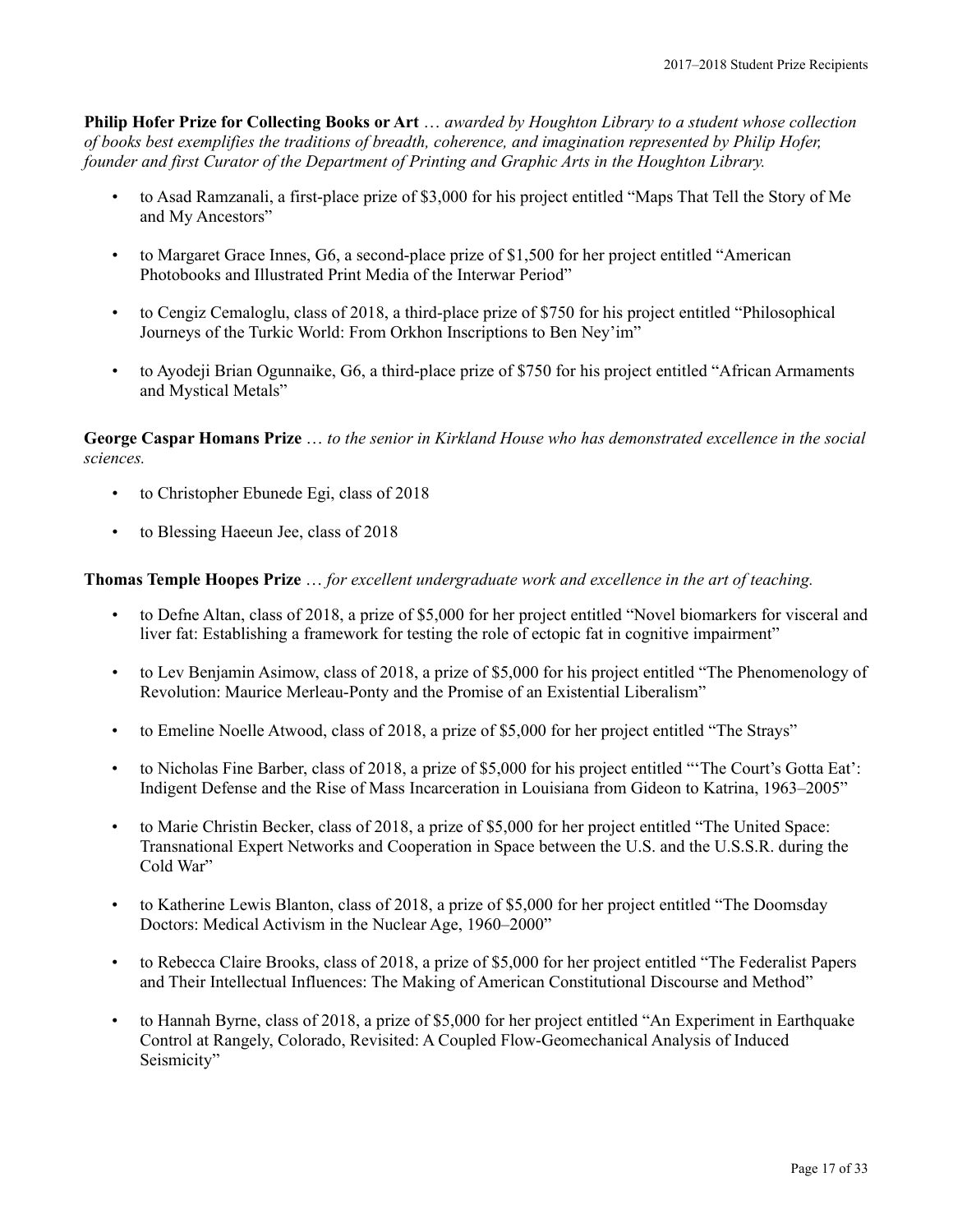- to Natalie Anne Cernius, class of 2018, a prize of \$5,000 for her project entitled "Realizing Ability in Disability: A Principle of Educational Justice for Students with Special Needs"
- to Claire Yongkun Chen, class of 2018, a prize of \$5,000 for her project entitled "A Gift for Whom? The Relationship between Gifted and Talented Programs and Student Performance"
- to Josiah Barclay Corbus, class of 2018, a prize of \$5,000 for his project entitled "'We Ask No Favors': The Founding of Deeds in Black Abolitionist Thought"
- to George Miles Counts, class of 2018, a prize of \$5,000 for his project entitled "A House Is Not a Home: Heirs' Property, Black Women's Art, and the Intestacy of the Black Family in the South Carolina Lowcountry"
- to Noah James Delwiche, class of 2018, a prize of \$5,000 for his project entitled "Divided We Stand: Margaret Cavendish and the Material Divisibility of Souls"
- to Theodore Richard Delwiche, class of 2018, a prize of \$5,000 for his project entitled "*In silvis Academia surgit*: Latin Learning in Seventeenth-Century New England"
- to Stergios Dinopoulos, class of 2017, a prize of \$5,000 for his project entitled "Το Μάτι (The Eye)"
- to Timothy Doner, class of 2018, a prize of \$5,000 for his project entitled "Blood, Soil, and Oil: A Study of Fascism in Post-War Iran"
- to Michael Paul Dybala, class of 2017, a prize of \$5,000 for his project entitled "An exploration of epigenetic modulation in type 1 diabetic human immune cells following exposure to *Mycobacteria bovis*"
- to Julia Margaret Ernst, class of 2018, a prize of \$5,000 for her project entitled "Soft Wearable Sensors to Measure Stresses in Prosthetic Sockets"
- to Alan Gao, class of 2018, a prize of \$5,000 for his project entitled "Mechanisms of DNA-Protein Crosslink Proteolysis during DNA Replication"
- to Eden Girma, class of 2018, a prize of \$5,000 for their project entitled "Astrometric Detection of Intermediate-Mass Black Holes"
- to Gabriel Gold Hodgkin, class of 2018, a prize of \$5,000 for his project entitled "15 and a Union: Strategy and Outcomes in the Fight for 15 Movement"
- to Alexander Koujianos Goldberg, class of 2018, a prize of \$5,000 for his project entitled "Towards Differentially Private Inference on Network Data"
- to Annika Gompers, class of 2018, a prize of \$5,000 for her project entitled "Identification of transcriptional regulators of whole-body regeneration"
- to Emilia Gonzalez, class of 2018, a prize of \$5,000 for her project entitled "Exercise Induces the Birth of New Cardiomyocytes in the Adult Mammalian Heart"
- to Nihal Reddy Gowravaram, class of 2018, a prize of \$5,000 for his project entitled "Zero Knowledge Proofs and Applications to Financial Regulation"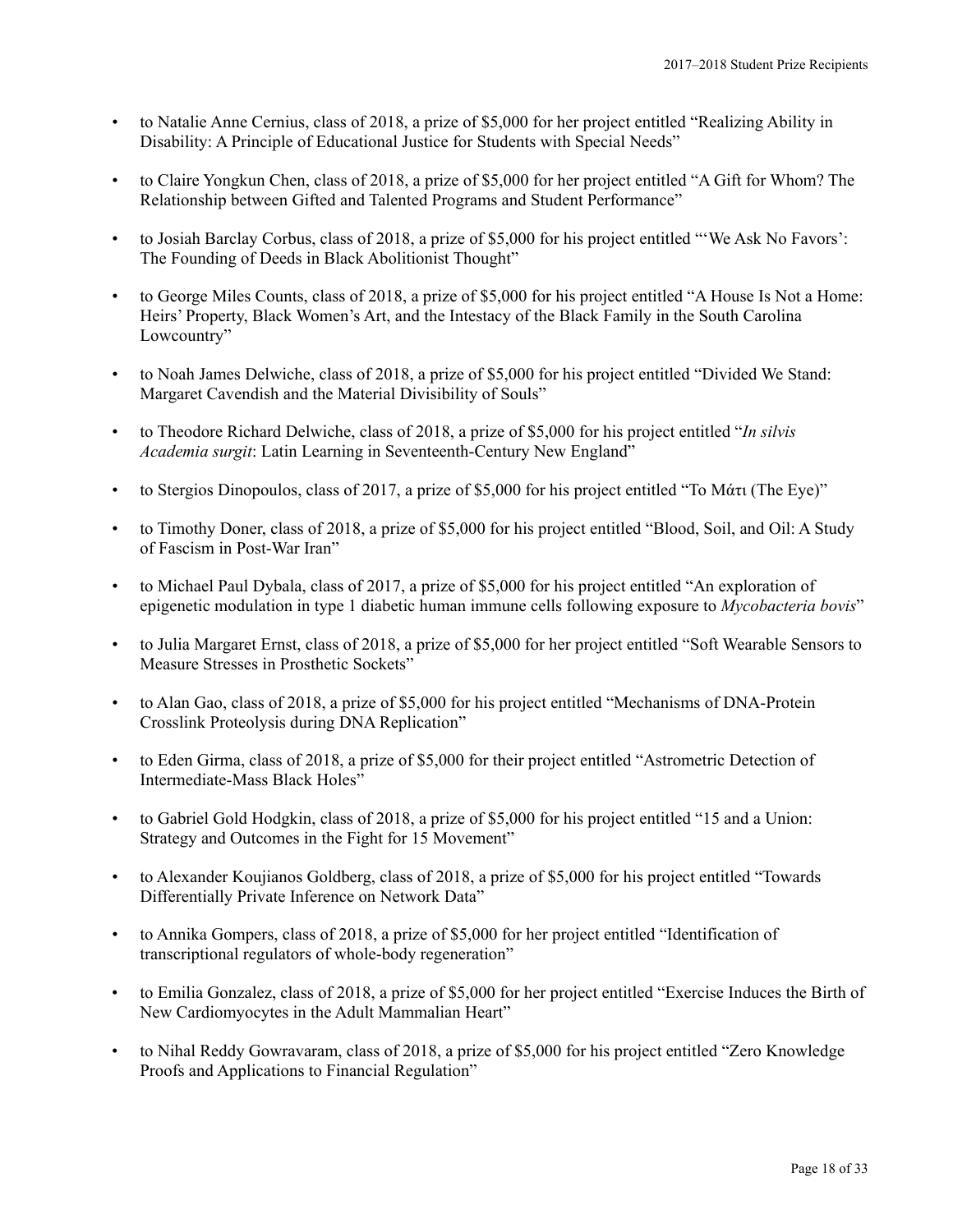- to Benjamin David Grimm, class of 2018, a prize of \$5,000 for his project entitled "Being Muslim, Becoming Swedish: Swedish-Muslim Identity and the Challenge to Secular Nationalism"
- to Waverley Ying He, class of 2018, a prize of \$5,000 for her project entitled "Characterizing the Morphology and Interactions of Glia in the Developing Cerebellum"
- to Gilbert Alexander Highet, class of 2018, a prize of \$5,000 for his project entitled "When Philosophers Become Princes: Henry Kissinger, the Atlantic Alliance, and the Oil Crisis, 1973–1974"
- to Jennifer Hu, class of 2018, a prize of \$5,000 for her project entitled "The Mathematics of Meaning: A Bayesian Approach to Comparing the Pragmatics of English and Chinese"
- to Ravi Jagadeesan, class of 2018, a prize of \$5,000 for his project entitled "Crepant resolutions of Qfactorial threefolds with compound Du Val singularities"
- to Chi-Chun Alicia Juang, class of 2018, a prize of \$5,000 for her project entitled "Modeling Salt Marsh Restoration for Improved Carbon Storage"
- to Sophia Marion Kaufman, class of 2018, a prize of \$5,000 for her project entitled "Stories of Suffering: The Role of Society, Culture, and History in the Making of West Virginia's Opioid Epidemic"
- to Caie Caitlin Kelley, class of 2018, a prize of \$5,000 for her project entitled "A Democratic and Islamic State: The Effect of Islam on Women's Outcomes in Indonesia"
- to Raya Rivka Koreh, class of 2018, a prize of \$5,000 for her project entitled "The Holocaust in American Jewish Life: Redefining Memory, Community, and Activism, 1960–1976"
- to Anna Lachenauer, class of 2018, a prize of \$5,000 for her project entitled "Development of fielddeployable diagnostic tools for improved detection of Lassa virus in endemic regions"
- to Taylor Gisèle Ladd, class of 2018, a prize of \$5,000 for her project entitled "Four- and Five-Year-Olds Weigh Race and Shirt Color Equally When Making Social Decisions"
- to Vincent Tianxing Lan, class of 2018, a prize of \$5,000 for his project entitled "When It Was Morning He Bought Her Breakfast and Left"
- to Jae Hyun Lee, class of 2018, a prize of \$5,000 for his project entitled "Badge of Honor? Labor Market Implications of Mandatory Military Service in the Republic of Korea"
- to Catherine Yiwen Li, class of 2018, a prize of \$5,000 for her project entitled "Novel methods for crosspopulation prediction of gene expression"
- to Eric Haocheng Li, class of 2018, a prize of \$5,000 for his project entitled "Characterizing transcriptional effects of knocking out schizophrenia-associated genes tcf4 and znf804a"
- to Katherine Loboda, class of 2018, a prize of \$5,000 for her project entitled "From Mendel's Peas to P-Values: A Network Approach to Understanding Complex Disease Heritability"
- to Margot Sabina Mai, class of 2018, a prize of \$5,000 for her project entitled "Street Hurt: Injury and Care in Nigerian Sex Work Migration"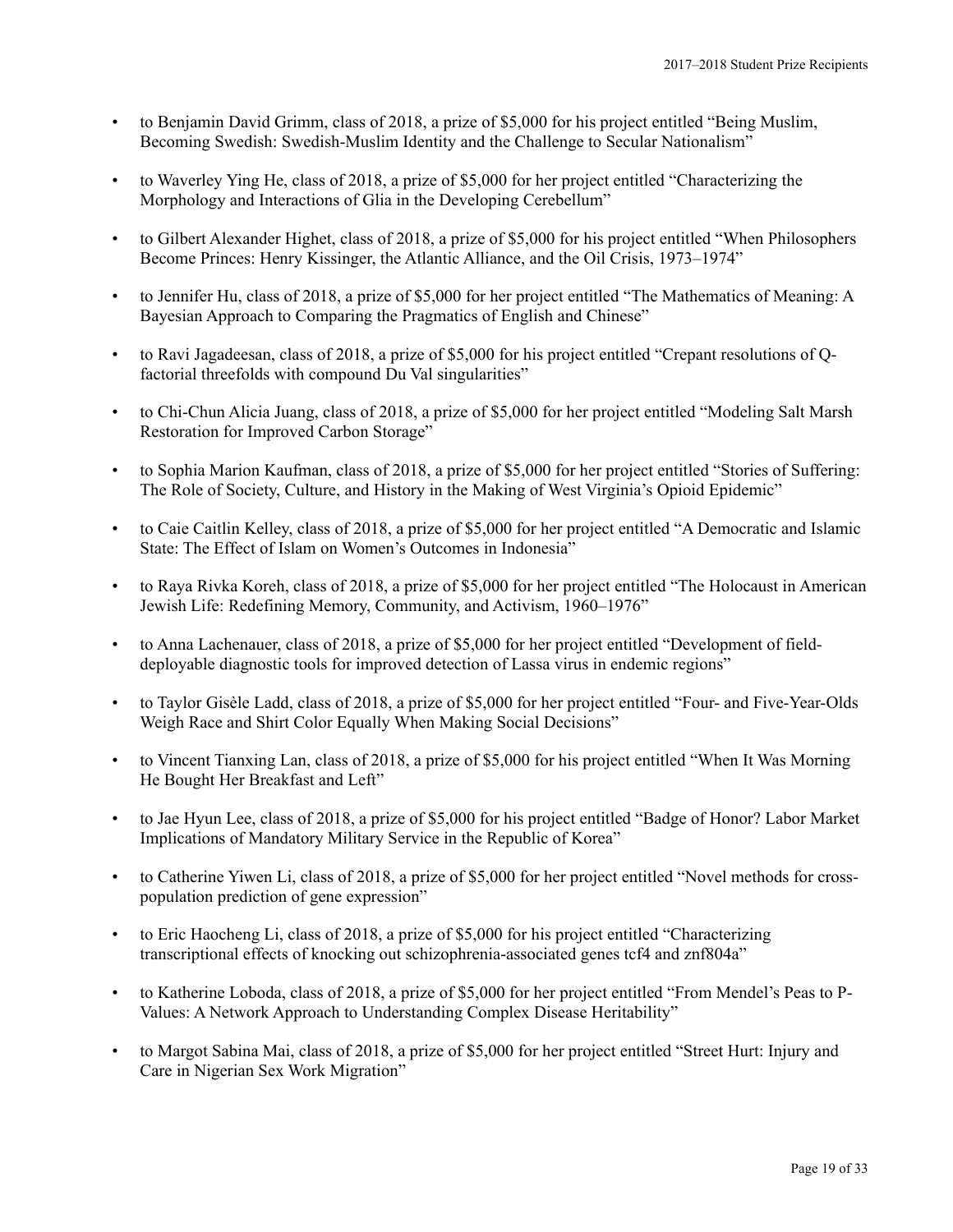- to Karen Maria Maldonado, class of 2018, a prize of \$5,000 for her project entitled "Strong Women, Dainty World: Embodying Resistance to Hegemonic Feminine Ideals"
- to Sally Caroline Marsh, class of 2018, a prize of \$5,000 for her project entitled "How Manistee Flipped: Understanding the 2016 Trump and Clinton Campaigns through One Pivotal Michigan County"
- to Iman Aysha Masmoudi, class of 2018, a prize of \$5,000 for her project entitled "The Broken Chain: Understanding the Modern Crisis of Islam through the Rupture of Traditional Education"
- to Shreya Mathur, class of 2018, a prize of \$5,000 for her project entitled "Role of Nociceptors in Driving Antibody Class Switching in Allergic Inflammation"
- to Jessica Min, class of 2018, a prize of \$5,000 for her project entitled "No Room for Muhammad: Evidence of Discrimination from a Field Experiment over Airbnb in Australia"
- to Vincent Paul Monti, class of 2018, a prize of \$5,000 for his project entitled "The Patient Protection and Affordable Care Act: A Personal Bankruptcy Panacea—or Placebo?"
- to Quinn Tolbert Mulholland, class of 2018, a prize of \$5,000 for his project entitled "Solitary in Suburbia: The Social Networks of Suburban Voucher Holders in Atlanta"
- to Terrens Muradzikwa, class of 2018, a prize of \$5,000 for his project entitled "The Impact of Mineral Discovery on Employment, Fertility Preferences, and Child Immunization in Developing Countries: Evidence from Zimbabwe"
- to Yousra Neberai, class of 2018, a prize of \$5,000 for her project entitled "A Dilemma of Diversity? The Relationship between Ethnic Fractionalization and Universal Health Coverage in Africa"
- to Hailey Sabina Novis, class of 2018, a prize of \$5,000 for her project entitled "Parkinson's Disease-Linked Gene Products Alter Mitochondrial Function"
- to Maeva Margaret O'Brien, class of 2018, a prize of \$5,000 for her project entitled "Present Absence: History, Literature, and Hiroshima in *Cat's Cradle* and *Ceremony*"
- to Robert Blake Paterson, class of 2018, a prize of \$5,000 for his project entitled "Out of the Closet, into the Voting Booth: Gay Power, Politics, and Visibility in Houston, Texas, 1975–1985"
- to Barra Augusta Peak, class of 2018, a prize of \$5,000 for her project entitled "Glacial Isostatic Adjustment in Regions of Complex Earth Structure"
- to Juan Carlos Perdomo, class of 2017, a prize of \$5,000 for his project entitled "Universal Noise Models in Machine Learning"
- to Catherine Ann Polik, class of 2018, a prize of \$5,000 for her project entitled "Impacts of Paleoecology on the TEX86 Paleotemperature Proxy"
- to Paulena Bella Prager, class of 2018, a prize of \$5,000 for her project entitled "The Groundless War: A Cultural History of the Helicopter in Vietnam"
- to Rohil Ray Prasad, class of 2018, a prize of \$5,000 for his project entitled "The Seiberg-Witten Invariant of a Homology S1 x S3"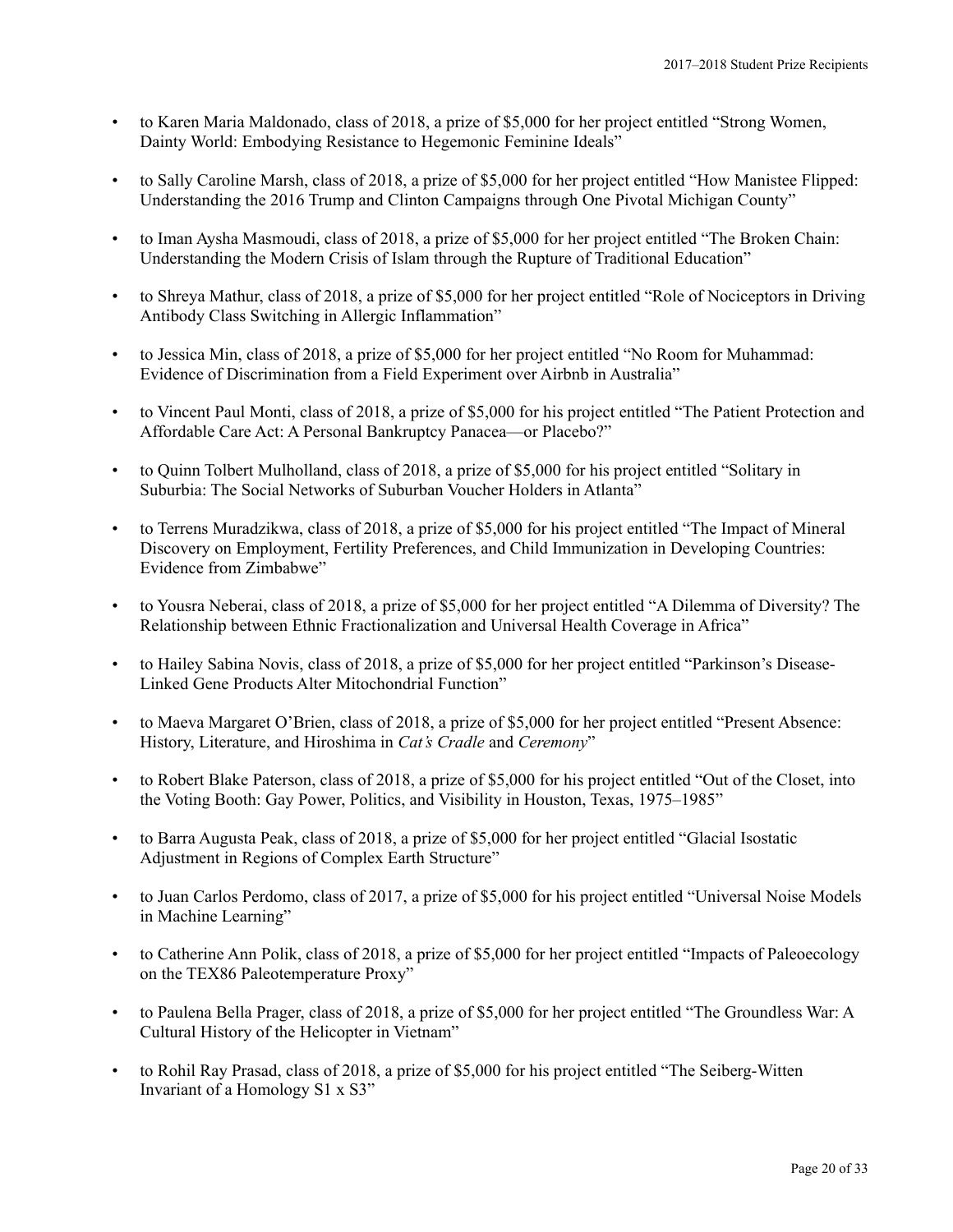- to Carolina Ribeiro, class of 2018, a prize of \$5,000 for her project entitled "Invisible Assets: Experiences of Harvard Students in the Recruiting Process for Finance Jobs"
- to Lillian Claire Scherlis, class of 2018, a prize of \$5,000 for her project entitled "A Virtual Address/A Headspace"
- to Theo Serlin, class of 2018, a prize of \$5,000 for his project entitled "Poverty and Un-British MPs: Transnational Politics and Economic Thought in Britain and India, 1886–1936"
- to Samuel Jacob Shapiro, class of 2018, a prize of \$5,000 for his project entitled "Michael Asher's Museology"
- to Caleb Ogden Shelburne, class of 2018, a prize of \$5,000 for his project entitled "Murmurs on the Orient Express: Ottoman Tracks in European Railway History"
- to Jennifer Aliza Shore, class of 2017, a prize of \$5,000 for her project entitled "Employees of the Refugees: The Improvement of Services and Governance through Refugee Protest in Zaatari Camp"
- to Aron Szanto, class of 2018, a prize of \$5,000 for his project entitled "Defuse the News: Predicting Misinformation and Bias in News on Social Networks via Content-Blind Learning"
- to Johnny Jia Hao Tang, class of 2018, a prize of \$5,000 for his project entitled "Wrong Turns and Right Tails: Identifying Detours in New York City Taxi Rides"—Professor Edward Glaeser
- to Caroline McKenzie Tervo, class of 2018, a prize of \$5,000 for her project entitled "Conservatives in Concert: The Impact of Partisan Organizational Networks on Policy and Politics in North Carolina"
- to Gregory Scott Vanderhorst, class of 2018, a prize of \$5,000 for his project entitled "Perverse Incentives or Pre-existing Trends: Has the Expansion of Medicaid Exacerbated the Opioid Crisis?"
- to Annie Wu, class of 2018, a prize of \$5,000 for her project entitled "They Call Me Mignon: Expanding Narration in the Instrumental Performance of Goethe's Mignon Lieder"
- to Eric Yang, class of 2018, a prize of \$5,000 for his project entitled "Should We Fight over Free Lunches? Analyzing Spatial Competition on Local Business Subsidies"
- to Siddharth Yarlagadda, class of 2018, a prize of \$5,000 for his project entitled "When Evolution Hurts: Functional Testing of Candidate Variants Associated with Increased Susceptibility to Osteoarthritis"
- to Sohyun Kate Yoon, class of 2018, a prize of \$5,000 for her project entitled "Culture and Agency in Kant's Plan for Perpetual Peace"

**Charles Edmund Horman Prize** … *awarded by the Department of English to a member of the junior class who excels in creative writing and who best personifies the ideals and sense of values held by Charles Edmund Horman.*

- to Max Owen Lesser, class of 2019
- to Emily Yueyi Zhao, class of 2019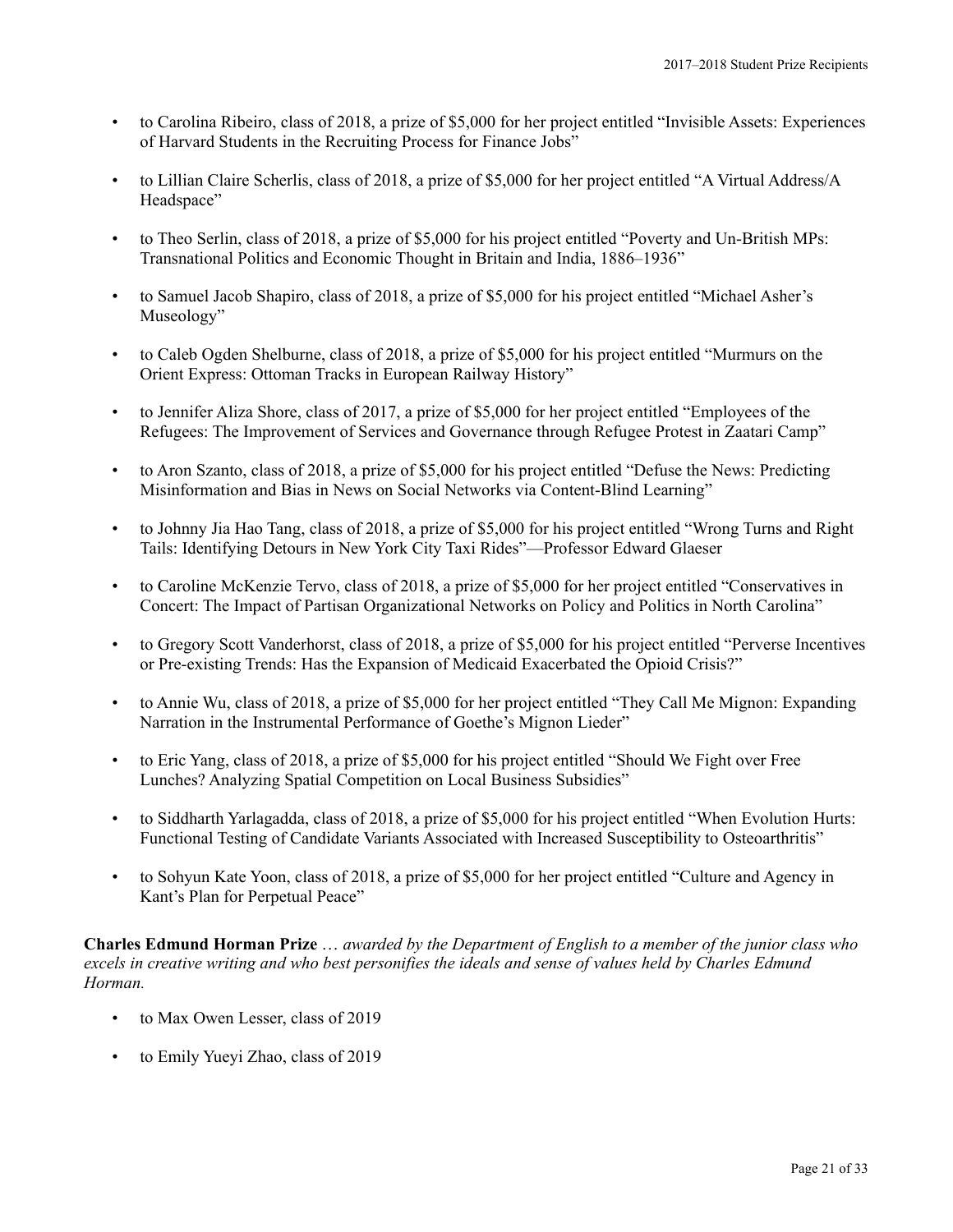**Kathryn Ann Huggins Prize** … *awarded by the Department of African and African American Studies to the Harvard College senior who has written the most outstanding thesis on a topic relating to African American life, history, or culture.*

- to Nicholas Fine Barber, class of 2018
- to Sonya Alina Luker Karabel, class of 2018
- to Jazmine Kiara Phillips-Acie, class of 2018

**Human Developmental and Regenerative Biology Outstanding Thesis Award** … *to a Human Developmental and Regenerative Biology degree candidate whose senior thesis represents the highest standards of scientific discovery, creativity, scholarly ambition, and clear presentation.*

• to Alexander Keith Reed, class of 2018, a prize of \$3,000 for his project entitled "Characterizing" Somatostatin Interneuron Activation in the Adult Dorsolateral Septum"

**Joan Morthland Hutchins Thesis Prize in Latino Studies** … *awarded by the David Rockefeller Center for Latin American Studies (DRCLAS) for the best senior thesis on a subject concerning Latinos (either recent immigrants or established communities of Latin American descent in the United States).*

• to Eduardo Andrés González, class of 2018, a prize of \$500 for his project entitled "Immoral Constructions: Central American Refugee Flows from the 1980s–2010s"

**Intellectual Architecture Award** … *awarded by the Committee on Degrees in History and Literature to the senior who has written the most compelling program statement.*

- to Madison Elizabeth Johnson, class of 2018
- to Emma Virginia Rideout Noyes, class of 2018

**Ephraim Isaac Prize for Excellence in African Studies** … *awarded by the Department of African and African American Studies to a graduating senior who shows exceptional capability in African languages.*

• to Olivia Dixon Herrington, class of 2018

**Delancey K. Jay Prize** … *for the best essay on any subject relating to the history or development of constitutional government and free institutions in the United States or Great Britain or any other part of the English-speaking world at any period of history.*

• to Josiah Barclay Corbus, class of 2018, a prize of \$6,000 for his project entitled "'We Ask No Favors': The Founding of Deeds in Black Abolitionist Thought"

**Charlotte Hyun-Mi Kim Award** … *to the senior in Kirkland House who best epitomizes Charlotte Hyun-Mi Kim's exuberant spirit and passion for fostering community.*

- to Daryn Judi Forgeron, class of 2018
- to Sara Salim Surani, class of 2018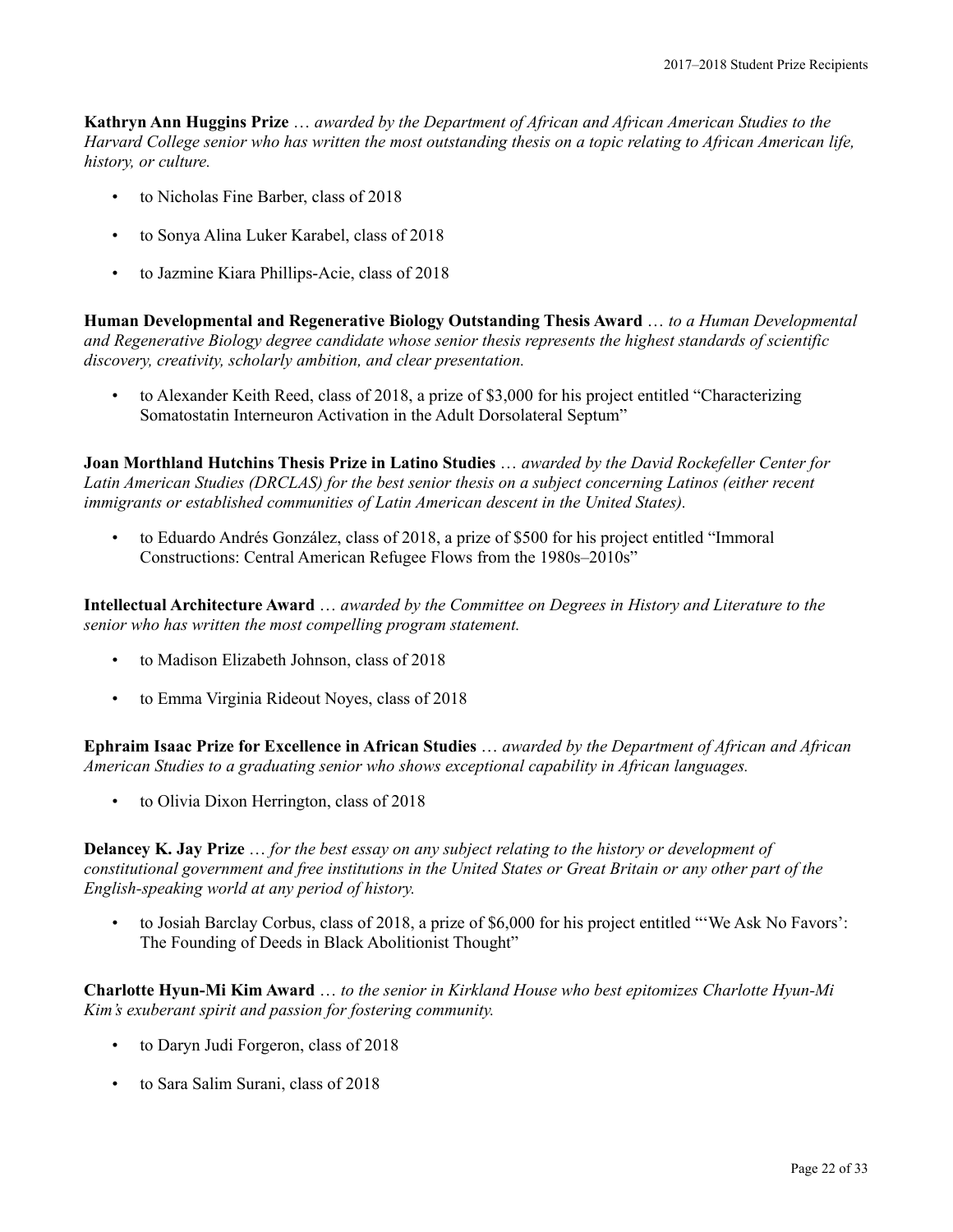**Kirkland House Arts Award** … *to the senior in Kirkland House who has contributed in a significant way to the arts in the House.*

to Lance Johnson, class of 2018

**Kirkland House Faculty Deans' Award** … *to the senior whose contributions to House life, personal strengths, and intellectual achievements distinguish them among Kirkland House graduates.*

• to Jacob Christopher Scherba, class of 2018

**Kirkland House Service Award** … *to a senior in Kirkland House in recognition of his or her service to the House.*

• to Christian Arthur Dolliff, class of 2018

**Klein Family History Prize** … *awarded by the Harvard Extension School to the thesis in the field of history that represents superior achievement in historical scholarship.*

• to Caitlin Rae Feeney, A.L.M. '17, a prize of \$1,000

**George Arthur Knight Prize** … *awarded by the Department of Music for the best composition in instrumental music.*

- to John Pax Mulligan, G3, for his project entitled "*Desire for a beginning*, for voice, bass flute, and violoncello"
- to Julio Cesar Zúñiga, G2, for his project entitled "*CAS*, for contrabass, clarinet, and piccolo with electronics"

**Morris Kronfeld Prize** … *awarded by the Department of Economics to the graduating senior who has shown the greatest academic improvement.*

• to Gillian Hess, class of 2018, a prize of \$500

**Newbold Rhinelander Landon Memorial Scholarship Prize** … *awarded by the Office of Undergraduate Research and Fellowships to students who are grounded in classical learning and who intend an active career in government service.*

- to Theodore Richard Delwiche, class of 2018
- to Matthew William DeShaw, class of 2018
- to Victor Anthony Mezacapa, class of 2018
- to Joseph Thomas Westbrook, class of 2018

**Harold Langlois Award** … *awarded by the Harvard Extension School to the A.L.M. recipient who has demonstrated exceptional academic accomplishment and promise as a manager.*

• to Nicolas Pierre, A.L.M. '17, a prize of \$1,000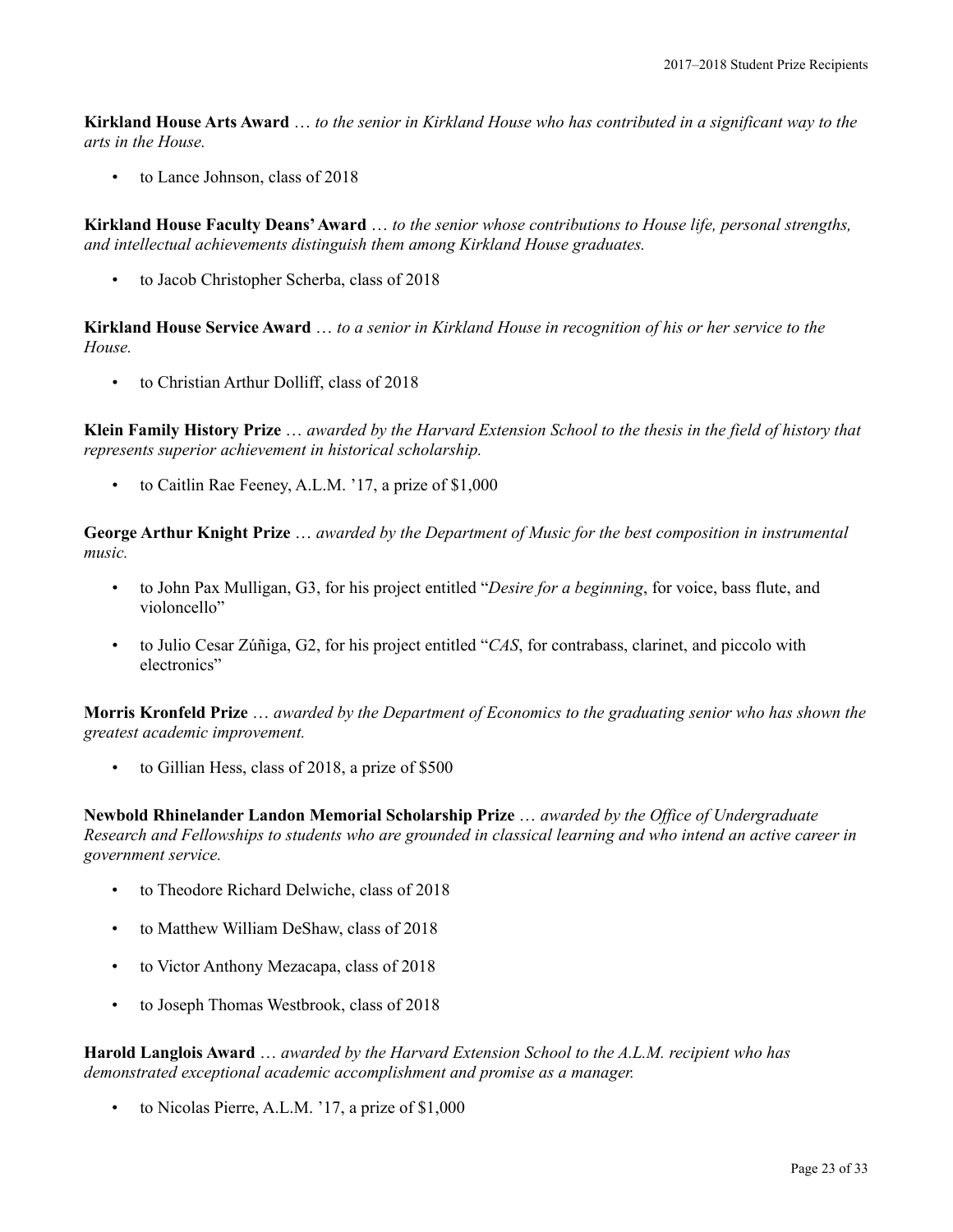**Dorothy Hicks Lee Prize** … *awarded by the Department of African and African American Studies for the most outstanding senior thesis submitted on the topic of African American literature.*

- to Olivia Dixon Herrington, class of 2018
- to Rachel Caroline Talamo, class of 2018

**Doris Cohen Levi Prize** … *awarded by the Office for the Arts to the undergraduate who has demonstrated exceptional talent and energy, along with outstanding enthusiasm for musical theater at Harvard, both onstage and behind the scenes.*

• to Brian Jun Ge, class of 2018, a prize of \$750

**Robert E. Levi Prize** … *awarded by the Office for the Arts to a Harvard College senior who has demonstrated outstanding arts management skills over the course of an undergraduate career.*

• to Emily Elizabeth Bergquist, class of 2018, a prize of \$500

**Robert Levin Prize in Musical Performance** … *awarded by the Office for the Arts to recognize an extraordinarily gifted undergraduate musician.*

• to Eden Girma, class of 2018, a prize of \$500

**Jonathan Levy Award** … *awarded by the Office for the Arts to the most promising undergraduate actor or actress in Harvard College.*

• to Chloe Anna Brooks, class of 2019, a prize of \$500

**Alain LeRoy Locke Prize for Academic Excellence** … *awarded by the Department of African and African American Studies to the most outstanding academic scholar among the graduating African American Studies track concentrators.*

• to Sonya Alina Luker Karabel, class of 2018

**George Emerson Lowell Scholarship Prize** … *for excellence in the Classics, awarded on the basis of an examination that tests, in alternate years, competence in Greek and Latin language and literature.*

- to Caroline Sarence Engelmayer, class of 2020
- to Edward Sanger, class of 2019

**Hugh F. MacColl Prizes** … *awarded by the Department of Music for the best original musical composition.*

• to Eunice Park Lee, class of 2017, for her project entitled "*As We Breathe*, for flute, six live voices, and recorded voices"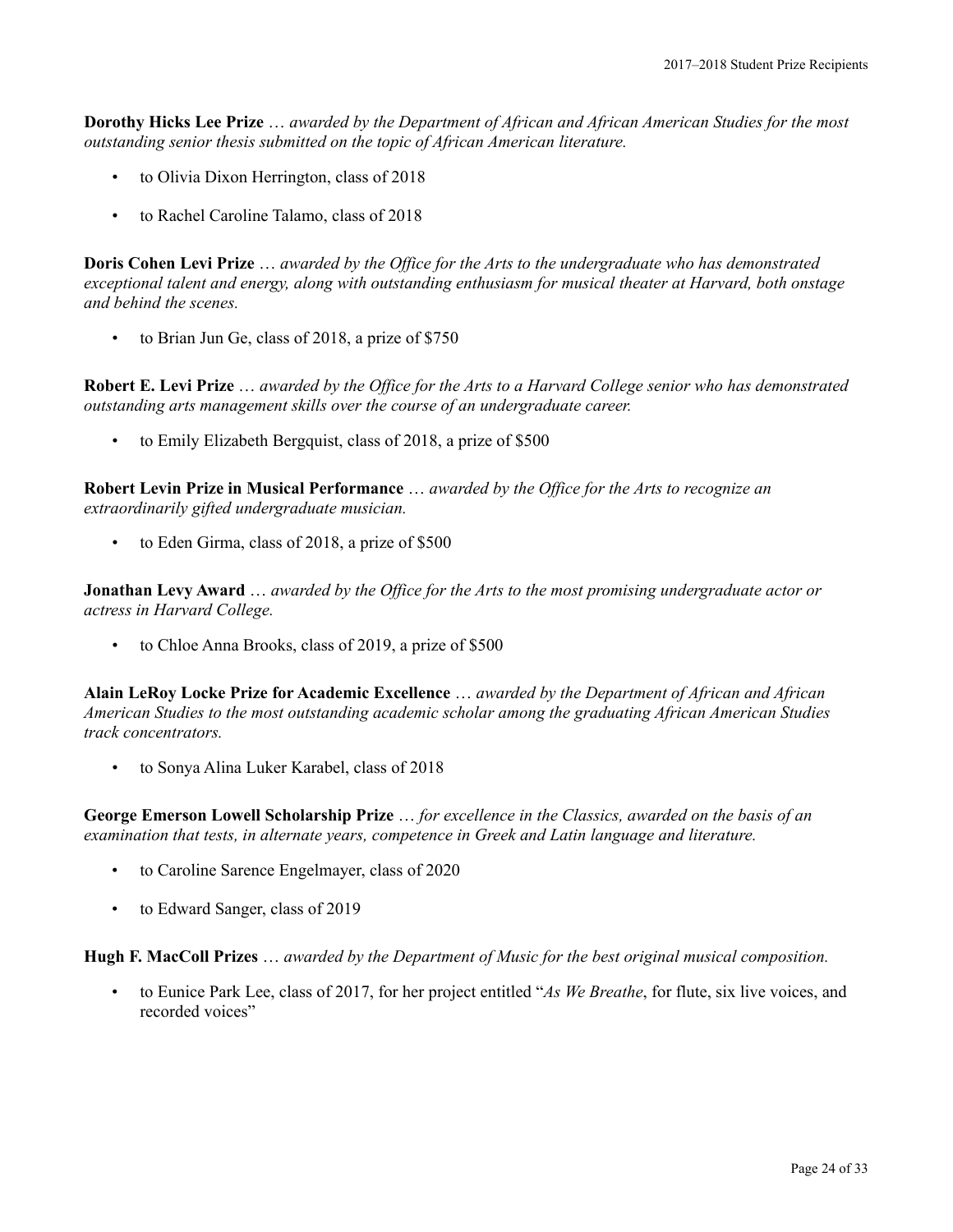**Elizabeth Maguire Memorial Prize** … *awarded by the Department of African and African American Studies for excellence in the study of African and African American literature.*

• to Alicia Michaela Hamilton, class of 2018

**Maurice Sedwell Ltd. Prize** … *to the undergraduate in the Department of African and African American Studies who best exemplifies the values of the department.*

to Robert Rush, class of 2018

**Kenneth Maxwell Thesis Prize in Brazilian Studies** … *awarded by the David Rockefeller Center for Latin American Studies (DRCLAS) for the best senior thesis on a subject related to Brazil.*

• to Alexandra Nicole Cunningham, class of 2018, a prize of \$500 for her project entitled "Success in Unlikely Places: A Socio-Political Perspective on the Adoption of Quotas in São Paulo's State Universities"

**Committee on Medieval Studies Undergraduate Essay Prize** … *for the best paper on any topic in Medieval Studies by a student in Harvard College.*

• to Robert John Hopkirk, class of 2018, a prize of \$250 for his project entitled "'And yet I stond in desyer': A Hermeneutic of Receptive Desire in Marie de France and Julian of Norwich"

**Mill-Taylor Prizes** … *awarded at the beginning of the junior year for the two best Social Studies 10 essays.*

- to Anwar Esam Omeish, class of 2019, a prize of \$250 for her project entitled "Epistemological Resistance in Du Bois: From White and Black to Sociology"
- to Farris M. Peale, class of 2018, a prize of \$250 for her project entitled "Guns, Agency, and Steel: Fanon and the Limits of Decolonization through Violence"

**Perry Miller Prize** … *awarded by the Committee on Degrees in History and Literature for a senior thesis in American history and literature that is of high distinction.*

• to Paulena Bella Prager, class of 2018, for her project entitled "The Groundless War: A Cultural History of the Helicopter in Vietnam"

**Tazuko Ajiro Monane Prize** … *awarded by the Department of East Asian Languages and Civilizations to an undergraduate who has demonstrated both past meritorious achievement in the study of Japanese and the strong potential for future achievement in and significant contributions to a Japan-related field of endeavor.*

• to Zoe Shenghan Lu, class of 2018, a prize of \$2,000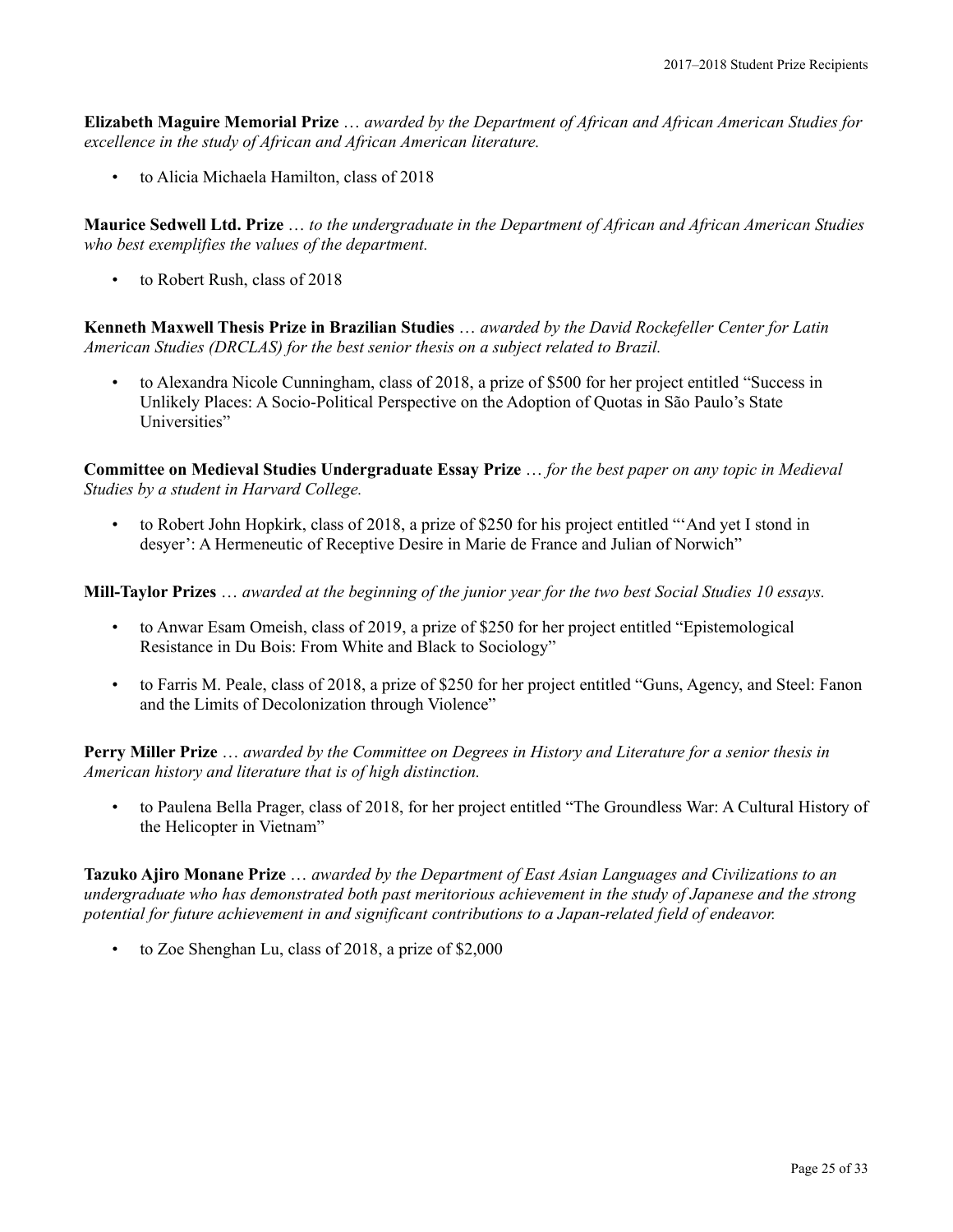**Mossavar-Rahmani Center Prize for Best Master's Student Paper** … *awarded by the Harvard Environmental Economics Program for the best paper addressing topics in environmental, energy, and natural-resource economics written by a student in a master's degree program.*

- to Patricia Elena Florescu, MPP '18, and Jack Pead, MPP '18, for their project entitled "Realizing the Value of Bonneville Power Administration's Flexible Hydroelectric Assets"
- to Justin Edward Galle, MPP '18, and Coleman Scott Wheeler, MPP '18, for their project entitled "State-Level Strategies to Advance Market-Driven Procurement of Energy Efficiency"

**David B. Mumford Undergraduate Mathematics Prize** … *to the most promising senior concentrator in Mathematics.*

• to James Hope Tao, class of 2018

**Noma-Reischauer Prizes in Japanese Studies** … *awarded by the Reischauer Institute of Japanese Studies for the best essays on Japan-related topics written by a graduate student and by an undergraduate student.*

- to Sara Kang, A.M. '18, a prize of \$1,500 for her project entitled "Letters from Occupied Women: Gender and Nation in the Occupation of Japan (1945–2017)"
- to Jasmine Yuri Parmley, class of 2021, a prize of \$1,000 for her project entitled "Yokohama Night Clubs at Contact Zones: Mirroring Constructed Racial Divisions and Building National Identity in Postwar Japan"

**Oliver-Dabney Junior Prize in History and Literature** … *to that member of the junior class whose work in history and literature has shown the greatest promise.*

• to Julia Heifetz Fine, class of 2019, for her project entitled "The Raj on Regent Street: Imagining British India's Afterlife in Veeraswamy's Restaurant, 1965–1975"

**Oliver-Dabney Senior Prize in History and Literature** … *to a senior whose honors essay is of high distinction.*

• to Mo Moses Kim, class of 2018, for their project entitled "We the Girls: K-Pop, Girl Groups, and Korean Identity, 1997–2017"

**Oliver-Dabney Sophomore Prize in History and Literature** … *to that member of the sophomore class whose work in history and literature has shown the greatest progress during the year.*

• to Robert Forest Malley, class of 2020, for his project entitled "Behind the Veil: Flexibility of Political Space in Fanon's *Algeria Unveiled* and Pontecorvo's *The Battle of Algiers*"

**John G. Palfrey Prize** … *awarded by the Office of Undergraduate Research and Fellowships to a distinguished scholar in the senior class.*

• to Daniel Alejandro Martinez, class of 2018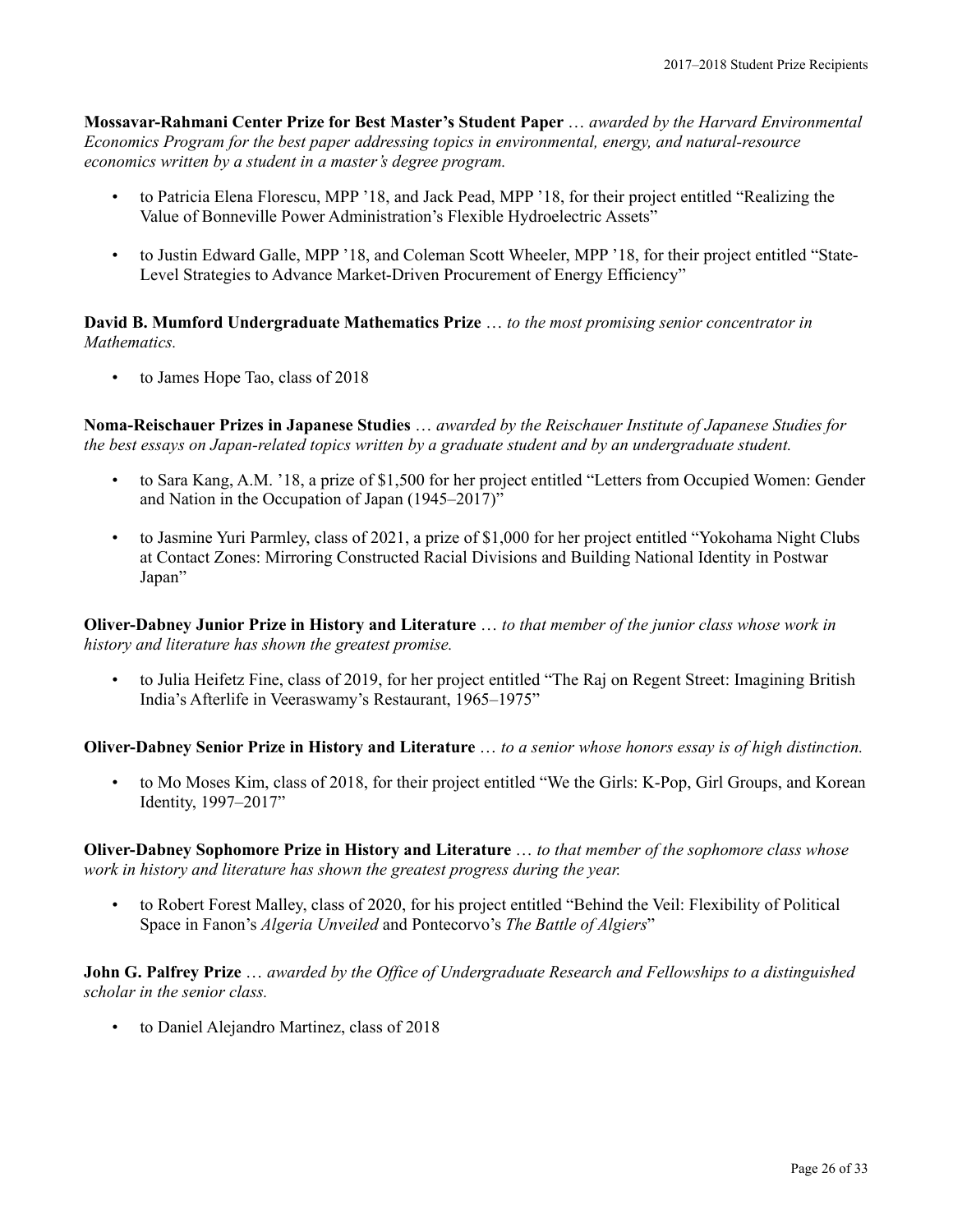**Joseph Garrison Parker Prize** … *awarded by the Office of Undergraduate Research and Fellowships to an undergraduate, selected from among students who have been nominated by the Houses, who intends to enter the profession of medicine and who has, like Joseph Garrison Parker, an unusual breadth of interests outside the specifically premedical courses.*

• to Mengting Qiu, class of 2018

**Lucy Allen Paton Prizes in the Humanities** … *awarded by Phi Beta Kappa at Harvard College to the member of the senior class and the member of the junior class who show the greatest promise in the humanities or the fine arts.*

- to Rebecca Elizabeth Jarvis, class of 2019, a prize of \$500
- to Elizabeth Courtney Keto, class of 2018, a prize of \$500

**Lee Patrick Award in Drama** … *awarded by the Department of English to the student who shows the best promise in the field of dramatic arts.*

• to Madison Elizabeth Johnson, class of 2018

**Pease Thesis Prize** … *awarded by the Department of the Classics to the best undergraduate thesis on Latin.*

- to Theodore Richard Delwiche, class of 2018
- to Phoebe Madeleine Lakin, class of 2018

**Reginald H. Phelps Prize** … *awarded by the Harvard Extension School to A.L.B. recipients with outstanding academic achievement and character.*

- to Jason Coleman, A.L.B. '18, a first-place prize of \$2,500
- to Tyler Matthew Schmeer, A.L.B. '18, a second-place prize of \$2,000
- to Sol Elena Girouard, A.L.B. '18, a third-place prize of \$1,500
- to Bryan Martin, A.L.B. '18, a third-place prize of \$1,500

**Wendell Phillips Memorial Scholarship Prize** … *awarded by the Office of Undergraduate Research and Fellowships to an undergraduate who has special oratorical powers, and so gives promise of becoming a real force as a public speaker.*

• to Archibald John Whitcomb Hall, class of 2020

**Susan Anthony Potter Prize** … *for the best essay by a graduate student or an undergraduate student on any subject in the field of Comparative Literature.*

• to Robert Hudson Vincent, G4, a prize of \$2,500 for his project entitled "The Logical and Rhetorical Foundations of English Baroque Poetics"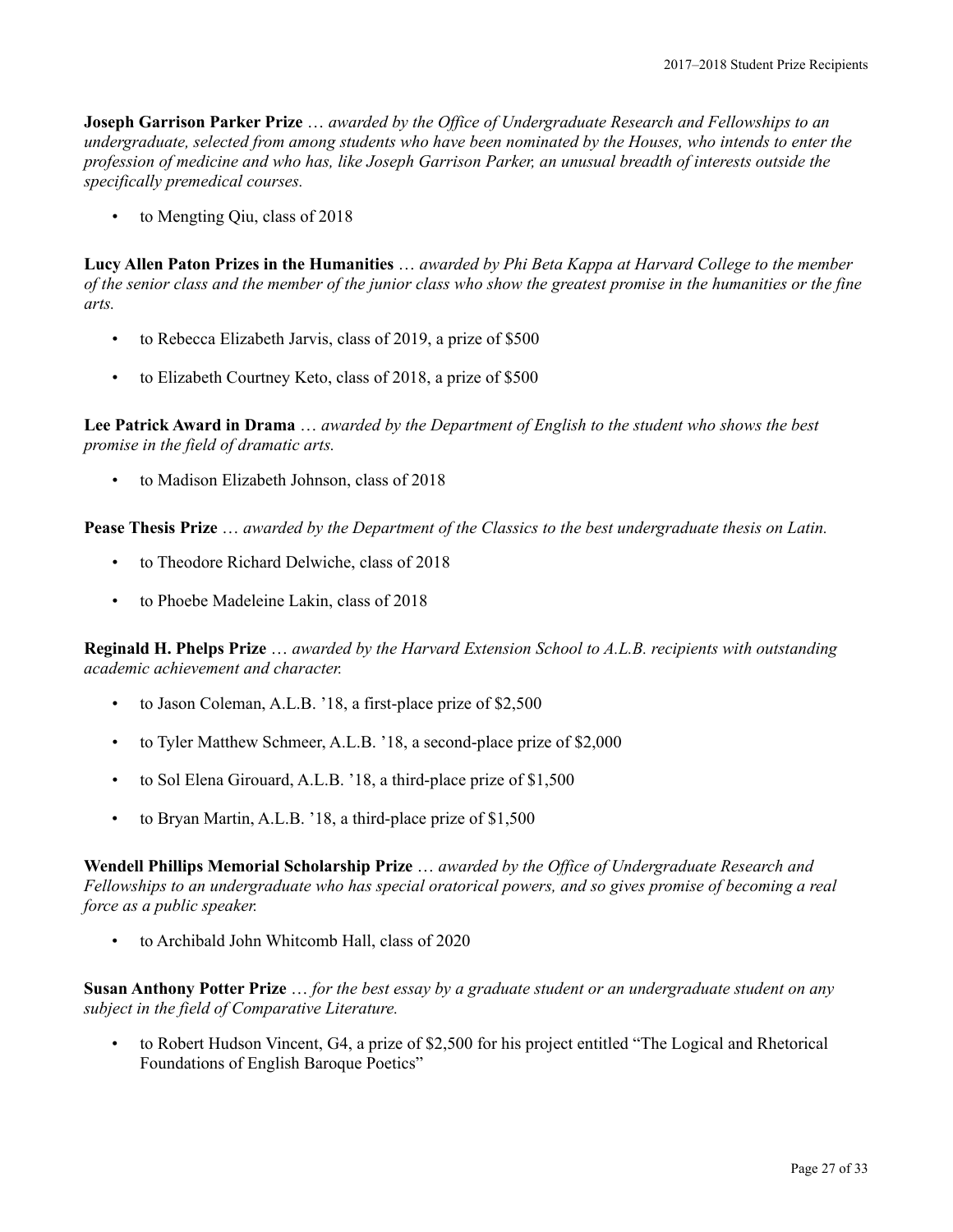**Susan Anthony Potter Prize in Spanish Literature of the Golden Age** … *awarded by the Department of Romance Languages and Literatures for the best essays on a subject related to Spanish literature of the Golden Age.*

- to Grant Steven Solomon, class of 2018, a first-place prize of \$2,500 for his project entitled "Poema metafisco 2, Francisco de Quevedo Traduccion analitica"
- to Michelle Anna Vaccaro, class of 2019, a second-place prize of \$1,250 for her project entitled "Análisis de los temas religiosos en Oda XVIII: Morada del cielo"

**Susan Anthony Potter Undergraduate Prize** … *for the best essay by an undergraduate student on some subject of Comparative Literature drawn from the Middle Ages or the Renaissance.*

• to Piper Wynne Winkler, class of 2021, a prize of \$1,250 for her project entitled "Beyond Perfidious Women and Best Men: Gender Performance and Late Renaissance Imagery"

**Richardson Scholarship Prize** … *awarded by the Department of the Classics to a graduating senior for distinction in both Greek and Latin.*

• to Victor Anthony Mezacapa, class of 2018

**Robert Fletcher Rogers Prize** … *awarded by the Department of Mathematics to the College students who present the best papers before the Mathematics Table.*

- to Cameron Alexis Krulewski, class of 2019, for her project entitled "Vector Bundles and K-Theory"
- to Rohil Ray Prasad, class of 2018, for his project entitled "Introduction to Morse Theory"

**Cynthia Wight Rossano Prize in Harvard History** … *awarded to students of Harvard College for the best essay or multimedia presentation on any aspect of Harvard history.*

• to Theodore Richard Delwiche, class of 2018, a prize of \$4,000 for his project entitled "The Schoolboy's Quill: Latin Learning and Joseph Belcher circa 1700"

**Robert and Maurine Rothschild Prize** … *awarded by the Department of the History of Science to a senior who writes an outstanding honors thesis in the field of the history or philosophy of science.*

• to Leni Miriam Gruss Hirsch, class of 2018

**Endicott Peabody Saltonstall Prize** … *awarded by the Office of Undergraduate Research and Fellowships to that senior in Harvard College intending to enter Harvard Law School who is considered to be best fitted (by intellect, character, and physique) to be influenced by Saltonstall's example and, in turn, to influence others.*

• to Jessica C. Levy, class of 2018

**John Osbourne Sargent Prize for a Latin Translation** … *awarded by the Department of the Classics for the best metrical translation of a lyric poem of Horace.*

• to Victor Anthony Mezacapa, class of 2018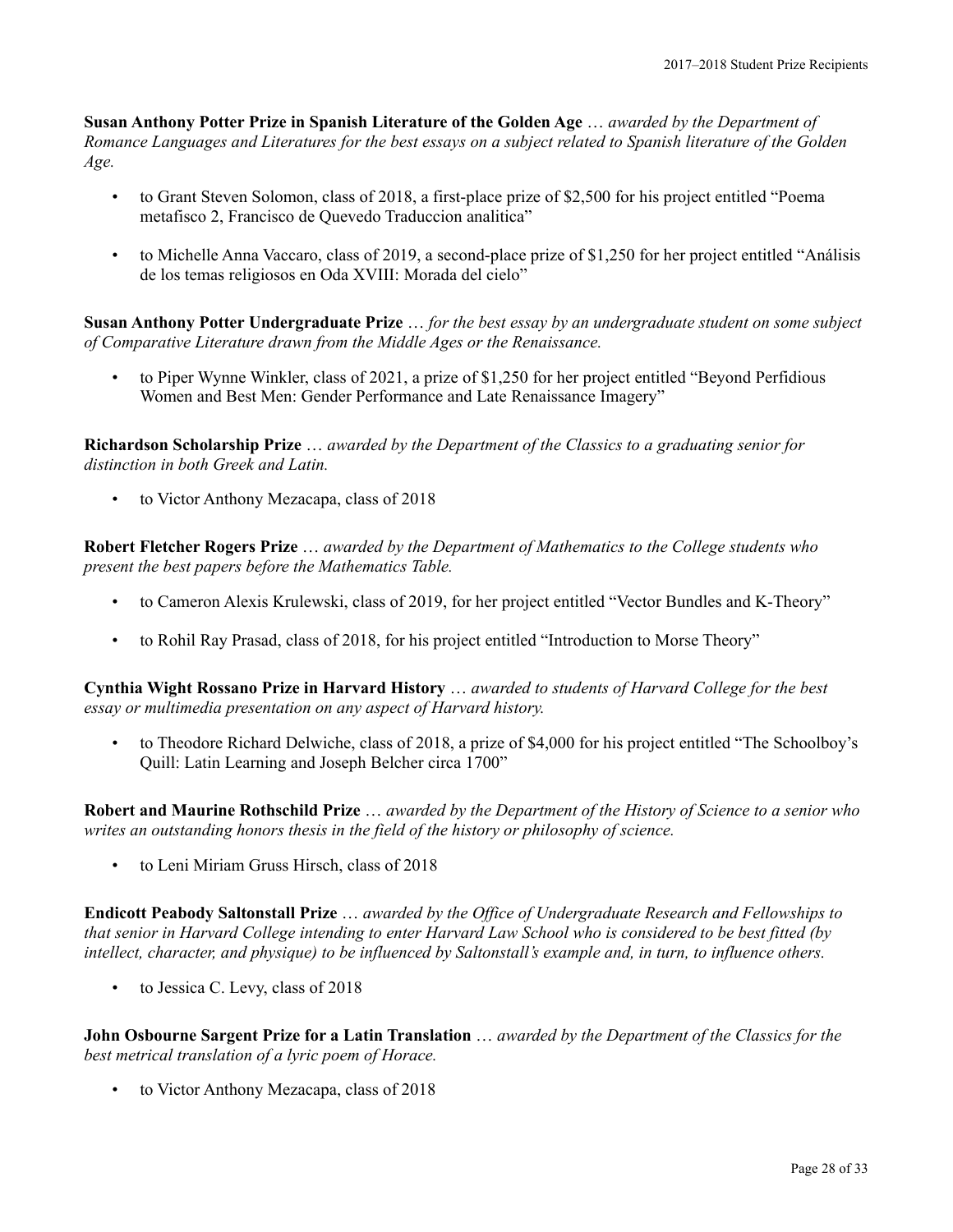**Winthrop Sargent Prize** … *awarded by the Department of English for the best essay relating to Shakespeare or Shakespeare's work.*

• to Bailey Elizabeth Sincox, G2, for her project entitled "*The Winter's Tale* as Revenge Comedy"

**Carl Schurz Prize** … *awarded by the Department of Germanic Languages and Literatures to the freshman in German A who passes the highest examination in elementary German at the midyear examination.*

• to Eli Zuzovsky, class of 2021

**V. M. Setchkarev Memorial Prizes** … *awarded by the Department of Slavic Languages and Literatures for the best Harvard graduate and undergraduate essays on a topic in Russian literature.*

- to Julian Alexander Pokay, G4, for his project entitled "The Holy Fool as the Other: Appearance, Disappearance, Return"
- to Lioudmila Alexeevna Zaitseva, Ph.D. '18, for her project entitled "Performing the Vulnerable Subject in Stalinist-Era Russian Poetry and Prose"

**Thomas Small Prizes** … *awarded by the Harvard Extension School to A.L.M. recipients with outstanding academic achievement and character.*

- to Syed Abdullah Bukhari, A.L.M. '18, a first-place prize of \$2,000
- to Michael Joseph McDonough, A.L.M. '18, a second-place prize of \$1,500

**Arthur Smithies Prize** … *to the student in Kirkland House who has contributed the most to House music and/or arts.*

to Audrey Chen, class of 2018

**Smyth Thesis Prize** … *awarded by the Department of the Classics for the best undergraduate thesis in Greek.*

• to Gregory John Scalise, class of 2018

**George B. Sohier Prize** … *awarded in memory of George Brimmer Sohier, Class of 1852, for the best thesis containing approximately 10,000 words of text presented by a successful candidate for honors in English or in modern literature and in certain cases History and Literature.*

• to Ann Elizabeth Tarpley Hitt, class of 2018, a prize of \$250 for her project entitled "Un Fragment d'exécuté: Echoes of *Le Livre* in Mallarmé's *La Dernière mode*"

**Barbara Miller Solomon Prize** … *awarded by the Committee on Degrees in History and Literature to a member of the senior class at Harvard College for an honors essay that is of high distinction.*

- to George Miles Counts, class of 2018, for his project entitled "A House Is Not a Home: Heirs' Property, Black Women's Art, and the Intestacy of the Black Family in the South Carolina Lowcountry"
- to Naima Drecker-Waxman, class of 2018, for her project entitled "'To Destroy Mankind': Historical Memory of Nuclear Testing and Militarization in the Marshall Islands"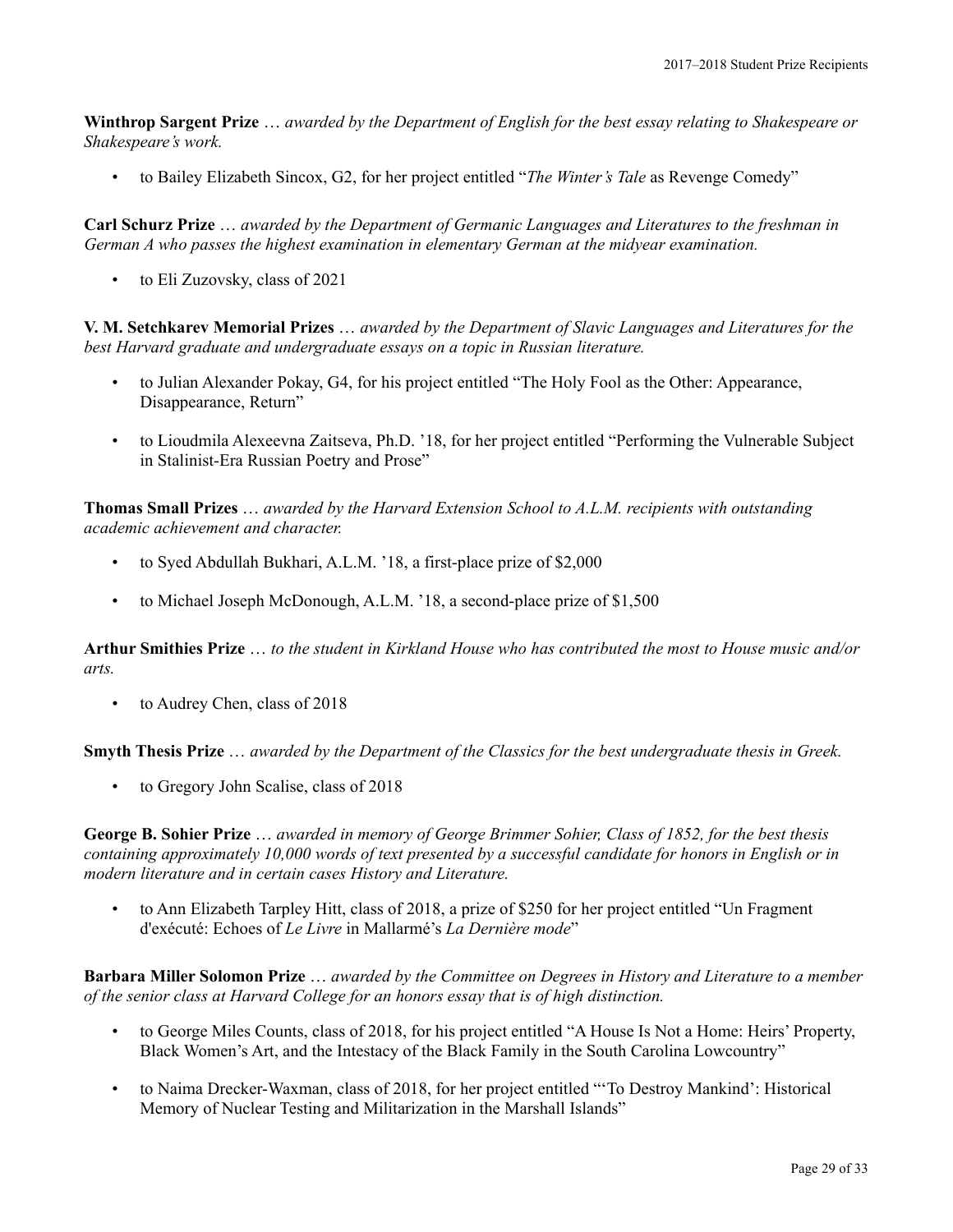**Spirit of Kirkland House Award** … *to the senior in Kirkland House who best exemplifies the spirit of the House.*

• to Handong Park, class of 2018

**Adelbert W. Sprague Prize** … *awarded by the Department of Music for the best orchestral composition.*

• to Adi Snir, G4, for his project entitled "*Charasim V*, for violin, trombone, double bass, bass clarinet, and live electronics"

**Jack M. Stein Teaching Fellow Prize in Germanic Languages** … *awarded by the Department of Germanic Languages and Literatures to a teaching fellow who, in the judgment of a faculty committee visiting classes, conducts undergraduate sections with the highest measure of pedagogical skill, linguistic proficiency, enthusiasm, and commitment to students' learning and welfare.*

- to Jermain Heidelberg, G3
- to Sina Hoche, G3

**Louis B. Sudler Prize in the Arts** … *awarded by the Office for the Arts to the graduating senior with the most outstanding artistic talent and achievement in the composition or performance of music, drama, dance, or the visual arts.*

• to George Xiaojian Li, class of 2018, a prize of \$1,000

**Charles Sumner Prize** … *awarded by the Department of Government for the best dissertation from the legal, political, historical, economic, social, or ethnic approach, dealing with any means or measures tending toward the prevention of war and the establishment of universal peace.*

- to Peter Raymond Bucchianeri, Ph.D. '18, for his project entitled "Ideology and Factions in Urban Politics"
- to Leslie Finger, Ph.D. '17, for her project entitled "Group Power and Policy Change in Education"

**Alan Symonds Award** … *awarded by the Office for the Arts to recognize a Harvard student active in the technical or production aspects of theater who mentored students new to technical theater, helping them to grow and learn.*

• to Catherine Ann Polik, class of 2018, a prize of \$500

**Alexis de Tocqueville Prizes in Social Studies** … *to the graduating seniors in the Social Studies program who have written the senior essays of highest distinction.*

- to Lev Benjamin Asimow, class of 2018, a prize of \$250 for his project entitled "The Phenomenology of Revolution: Maurice Merleau-Ponty and the Promise of an Existential Liberalism"
- to Shubhankar Chhokra, class of 2018, a prize of \$250 for his project entitled "Affective and Apolitical Influences on Voter Decision Making: The Friday Night Lights Effect"
- to Gabriel Gold Hodgkin, class of 2018, a prize of \$500 for his project entitled "15 and a Union: Strategy and Outcomes in the Fight for 15 Movement"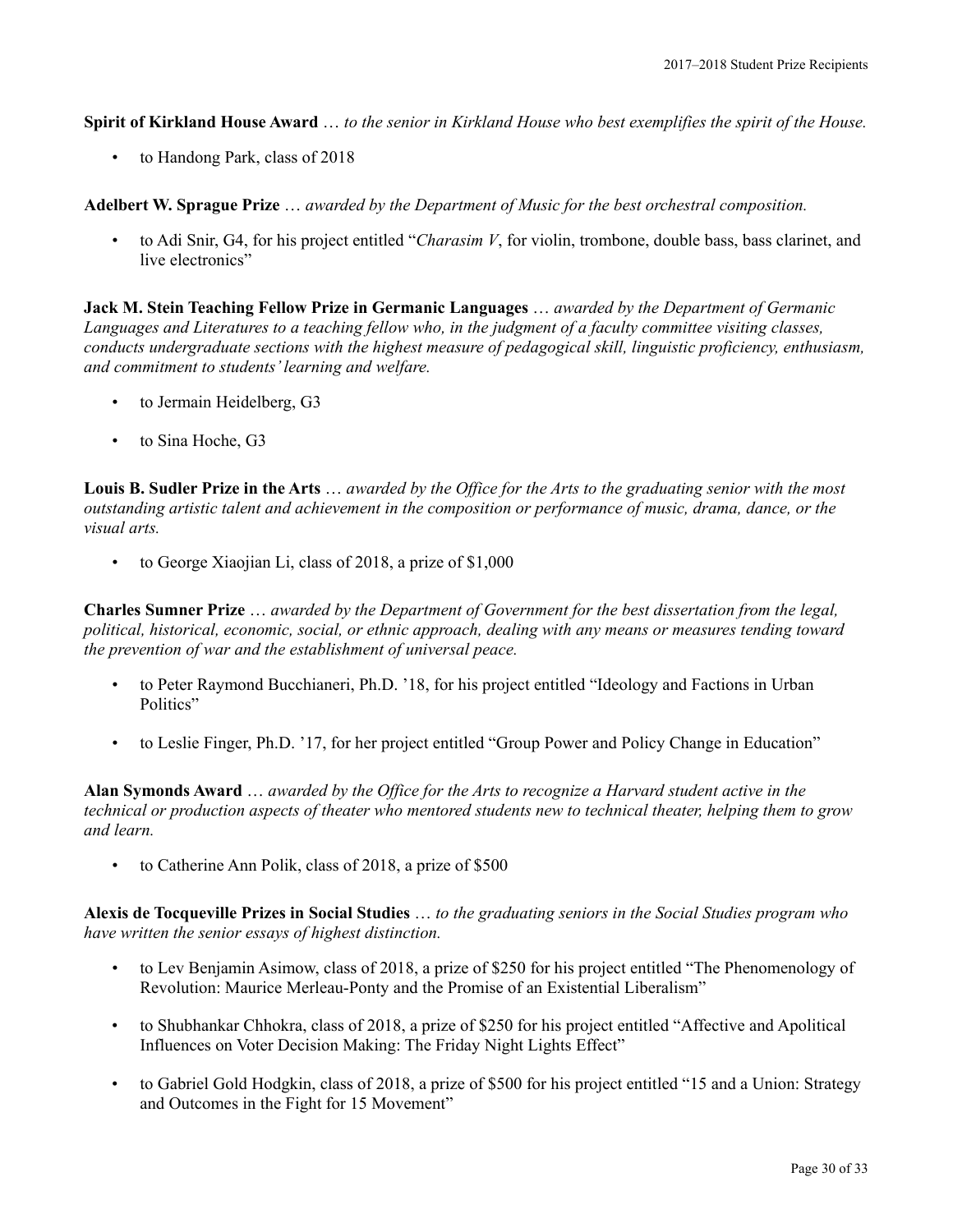**Robert N. Toppan Prize** … *awarded by the Department of Government for the best essay or dissertation upon a subject of political science.*

• to Ranjit Lall, Ph.D. '18, for his project entitled "Making International Organizations Work: The Politics of Institutional Performance"

**Joan Gray Untermyer Poetry Prize** … *awarded by the Department of English for the best original poem or group of poems by an undergraduate.*

• to Martine Kinsella Thomas, class of 2018

**Luisa Vidal de Villasante Award** … *for the best essay on any subject in the field of Comparative Literature.*

• to Aurélien Bellucci, G2, a prize of \$100 for his project entitled "Bertolt Brecht's *Good Woman of Setzuan*"

**Visiting Committee Prize for Undergraduate Book Collecting** … *awarded by the Board of Overseers' Committee to Visit the Harvard University Library to recognize and to encourage the intelligent formation of personal libraries by undergraduates in Harvard College.*

- to Hanaa Masalmeh, class of 2018, a first-place prize of \$3,000 for her project entitled "From the Eyes, Far from the Heart: My Life as a Syrian-American Muslim"
- to Alana Joy Davitt, class of 2019, a second-place prize of \$1,500 for her project entitled "Lessons from the 'School of Southern Degeneracy': The Collection of a Student of Secrecy, Sentiment, and the South"
- to Gavin Bernard Moulton, class of 2020, a third-place prize of \$750 for his project entitled "Parthenopean Odyssey: A Personal Journey through the Miraculous and Mundane in Neapolitan Churches"

**Esther Sellholm Walz Prize** … *awarded by the Department of Germanic Languages and Literatures for the best paper or essay by a graduate student pursuing studies in German or Scandinavian language with the intention of entering the teaching field.*

to Hans Martin Pech, G2

**Philippe Wamba Prize** … *awarded by the Department of African and African American Studies for the best senior thesis in African Studies.*

- to Maryanne Waruiru Chege, class of 2018
- to Lethu Akhona Ntshinga, class of 2018

**Philip Washburn Prize** … *for the best thesis, of sufficient merit, on a historical subject presented by a successful candidate for the bachelor's degree with honors in the Department of History.*

• to Alicia Michaela Hamilton, class of 2018, a prize of \$5,000 for her project entitled "Black Child Matters: A Historical Analysis of June Jordan's Books for Black Kids in a White World"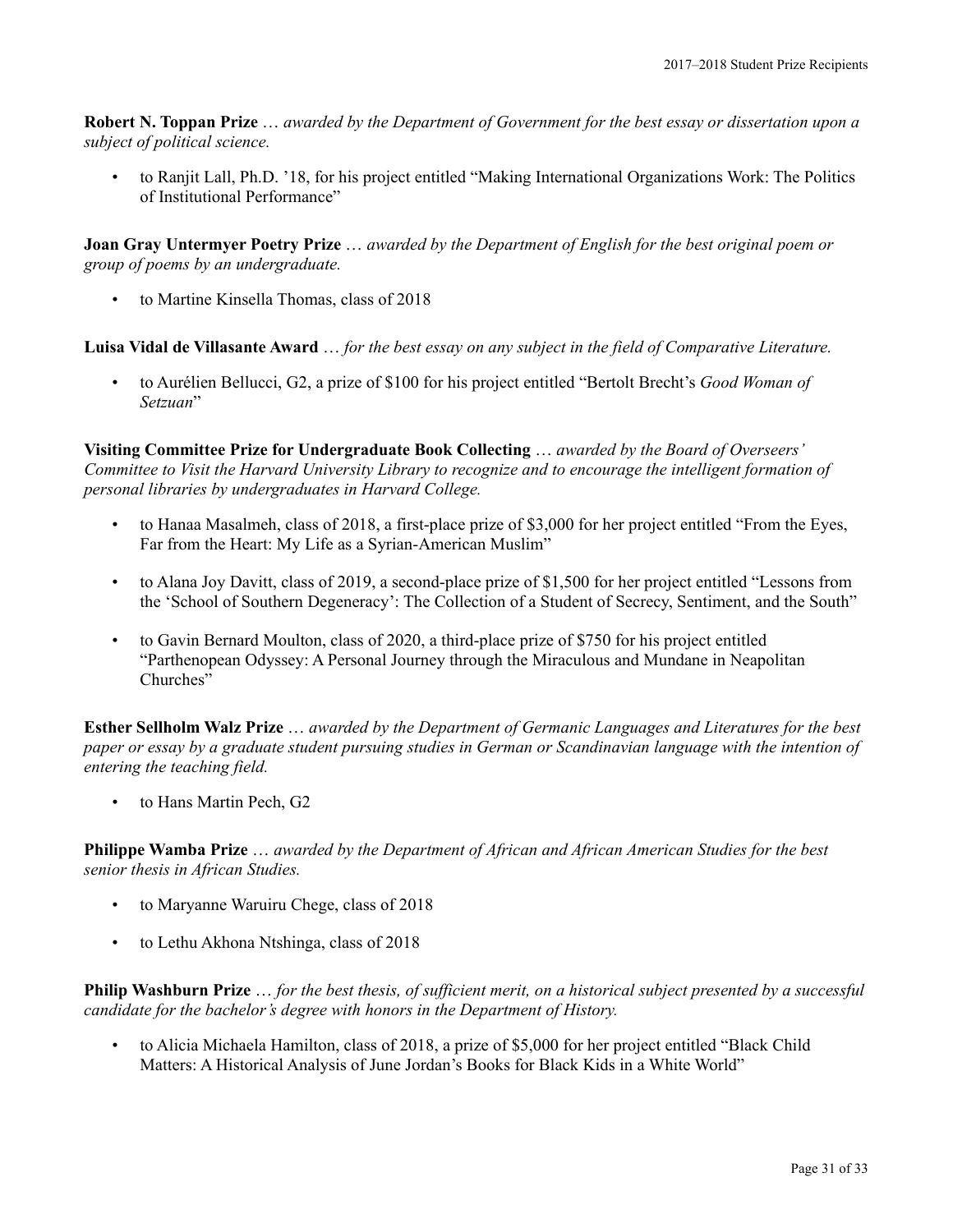**Selma and Lewis H. Weinstein Prize in Jewish Studies** … *awarded by the Center for Jewish Studies for the best undergraduate essay in Jewish Studies.*

- to Hannah Ella Hess, class of 2019, for her project entitled "Machloket at Harvard University: The Contrasting Understandings of Maimonides by Harvard's First and Second Judaic Studies Chairs"
- to Raya Rivka Koreh, class of 2018, for her project entitled "Jewish Justice: The Capture of Adolf Eichmann and the Evolution of Anti-Semitism, 1960–1962"

**Barrett Wendell Sophomore Essay Prize** … *awarded by the Committee on Degrees in History and Literature to the winner of the sophomore essay contest.*

• to Lucy Beatrice Devine, class of 2020, for her project entitled "Poking Fun and Promoting Change: *9 to 5*'s Comedic Cultural Campaign against the Mistreatment of Female Office Workers"

**Jacob Wendell Scholarship Prize (Wendell Prize)** … *awarded in the spring term of the sophomore year to the student who is judged by a faculty committee to be the most promising and broad-ranging scholar in his or her class on the basis of the freshman year record and a formal application.*

• to Andrew Cole Pendergrass, class of 2020, a prize of \$21,000

**Clifton Lincoln and Irene Bias West Prize** … *to the senior concentrating in African and African American Studies who has displayed the best overall performance, as indicated by thesis and GPA.*

• to Junius Onome Williams, class of 2018

**John H. Williams Prize** … *awarded annually by the Department of Economics to a* summa *honors senior graduating with the best overall record.*

• to Daniel Herbert Nightingale, class of 2018, a prize of \$1,500

**Wister Prize in Mathematics or Music** … *awarded in alternate years to the senior concentrating in Mathematics or Music who has the highest record in his or her field of concentration.*

• to Caroline Boyce, class of 2018, a prize of \$1,300

**Thomas Wood Award in Journalism** … *awarded by the Department of English to the student who shows the best promise in the field of journalism.*

• to Bonnie Katherine Bennett, class of 2018

**James D. Woods Memorial Fellowship** … *to provide senior thesis research grants to students in Social Studies for projects in the areas of communications, popular culture, and issues of gender and sexuality.*

• to Amelia Yasmin Goldberg, class of 2019, a prize of \$2,500